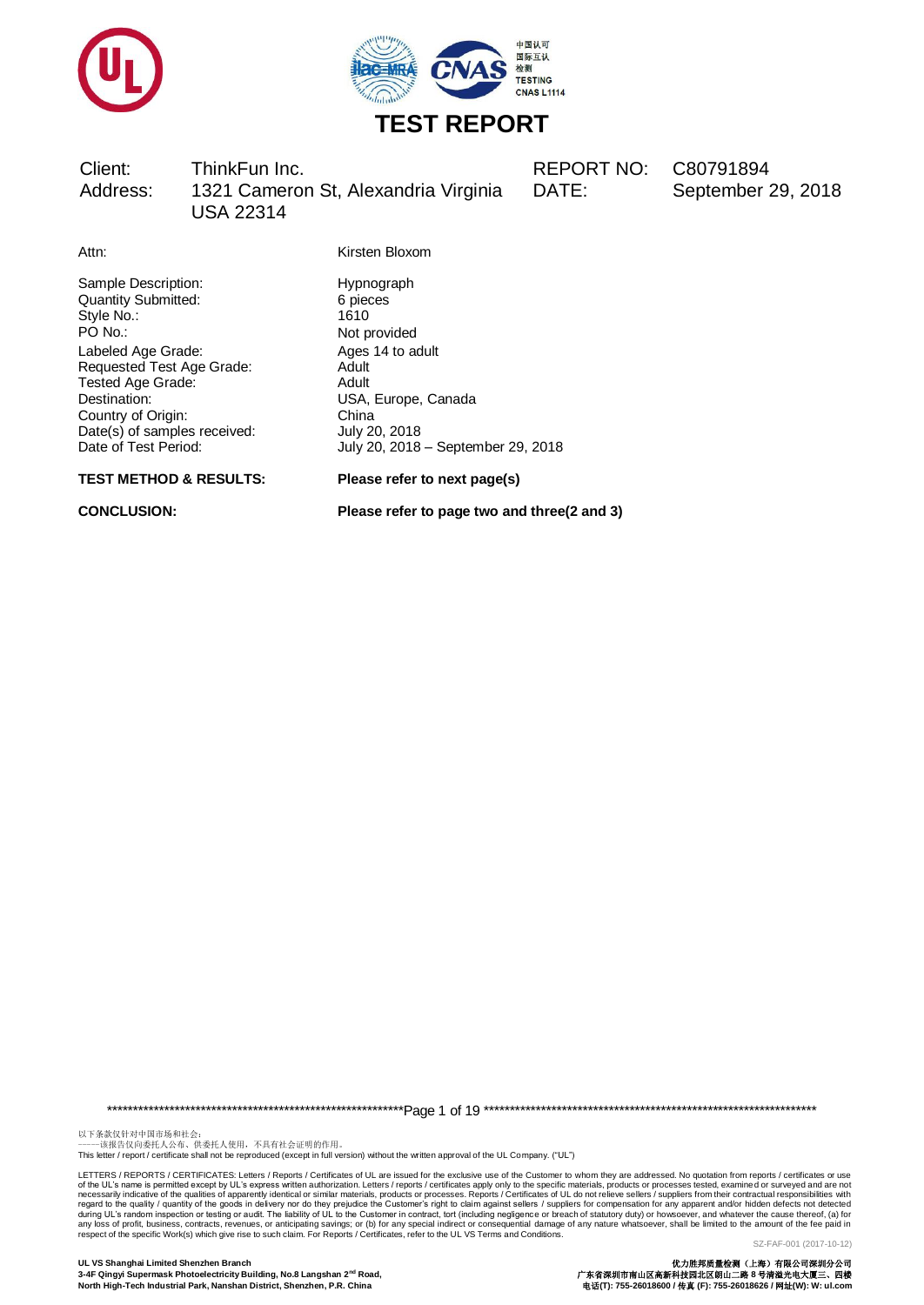



| Client:<br>Address: | ThinkFun Inc.<br>1321 Cameron St, Alexandria Virginia<br><b>USA 22314</b> | REPORT NO: C80791894<br>DATE: | September 29 |
|---------------------|---------------------------------------------------------------------------|-------------------------------|--------------|
|                     |                                                                           |                               |              |

# **CONCLUSION:**

| ASTM F963-17 Physical & Mechanical Requirements                                                                                                                                                                 | PASS <sup>#1</sup>           |
|-----------------------------------------------------------------------------------------------------------------------------------------------------------------------------------------------------------------|------------------------------|
| 16 CFR 1500 Physical & Mechanical Requirements                                                                                                                                                                  | <b>PASS</b>                  |
| Canada Toys Regulations SOR/2011-17 And Regulations Amending Toys Regulations SOR/2016-195<br>&SOR/2016-302 & SOR/2018-138 Physical And Mechanical Requirements                                                 | PASS <sup>#2</sup>           |
| EN 71-1:2014 Mechanical & Physical Properties                                                                                                                                                                   | $PASS^{#3}$                  |
| BS7272-2:2008+A1:2014: Writing And Marking Instruments- Part 2 Specification For End Closures To<br>Reduce The Risk Of Asphyxiation                                                                             | <b>PASS</b>                  |
| ASTM F963-17 Flammability Requirements                                                                                                                                                                          | PASS <sup>#1</sup>           |
| 16 CFR 1500.3 (c) (6) (vi) / 16 CFR 1500.44 Flammability Requirements                                                                                                                                           | <b>PASS</b>                  |
| Canada Toys Regulations SOR/2011-17 And Regulations Amending Toys Regulations                                                                                                                                   | PASS <sup>#2</sup>           |
| SOR/2016-195&SOR/2016-302&SOR/2018-138 Flammability Requirements (Cellulose Nitrate And<br>Celluloid)                                                                                                           |                              |
| EN 71-2:2011+A1:2014 Flammability                                                                                                                                                                               | $PASS^{#3}$                  |
| Flammability Requirements For Textile Fibres: SOR/2016-194                                                                                                                                                      | NOT APPLICABLE <sup>#4</sup> |
| Soluble Migrated Elements [ASTM F963-17 Section 4.3.5.1 (2), 4.3.5.2 (2)(b) & 8.3]                                                                                                                              | NOT APPLICABLE <sup>#4</sup> |
| Total Lead Content In Substrates [ASTM F963-17 Section 4.3.5.2 (2)(a)]                                                                                                                                          | NOT APPLICABLE <sup>#4</sup> |
| Total Lead Content In Paints And Surface Coatings [ASTM F963-17 Section 4.3.5.1(1)]                                                                                                                             | NOT APPLICABLE <sup>#4</sup> |
| Determination Of Migration Of Cadmium [ASTM F963-17 Clause 4.3.5.2(2c)]                                                                                                                                         | NOT APPLICABLE <sup>#4</sup> |
| Total Lead Content In Substrates [Consumer Product Safety Improvement Act Of 2008 Section 101]                                                                                                                  | NOT APPLICABLE <sup>#4</sup> |
| Total Lead Content In Paints And Surface Coatings [Consumer Product Safety Improvement Act Of 2008 NOT APPLICABLE <sup>#4</sup><br>Section 101]                                                                 |                              |
| Total Lead Content In Paints And Surface Coatings [16 CFR 1303]                                                                                                                                                 | <b>PASS</b>                  |
| Total Lead Content In Substrates [ California Proposition 65 Settlements Of Alameda Superior Court<br>RG07356892]                                                                                               | NOT APPLICABLE <sup>#4</sup> |
| Total Lead Content In Paint And Surface Coatings [California Proposition 65 Settlements Of Alameda<br>Superior Court RG07356892]                                                                                | NOT APPLICABLE <sup>#4</sup> |
| Total Heavy Metals In Packaging [NERC Heavy Metals in Packaging Wastes]                                                                                                                                         | <b>PASS</b>                  |
| Prohibition Of Children's Toys And Child Care Articles Containing Specified Phthalates<br>[16 CFR 1307.3]                                                                                                       | NOT APPLICABLE <sup>#4</sup> |
| Total Phthalates Content [California Proposition 65 Settlements Of County Of Sacramento                                                                                                                         | NOT APPLICABLE <sup>#4</sup> |
| Case Number 07AS04683, And The Alameda Superior Court Case Numbers BG07350969,<br>RG08367601, RG07351032 And RG08378050]                                                                                        |                              |
| Specific Substance In Surface Coatings [Canada Toys Regulations (SOR/2011-17), Toxicological<br>Hazards, Section 23 With SOR/2016-195 & SOR/2016-302 & SOR/2018-138 Amendment]                                  | NOT APPLICABLE <sup>#4</sup> |
| Total Lead And Mercury In Surface Coatings [Canada Toys Regulations (SOR/2011-17) With SOR/2016-NOT APPLICABLE <sup>#4</sup><br>195 & SOR/2016-302 & SOR/2018-138 Amendment, Toxicological Hazards, Section 23] |                              |
| Total Lead And Mercury In Surface Coatings [SOR/2016-193 Surface Coating Materials Regulations]                                                                                                                 | <b>PASS</b>                  |
| Total Phthalates Content In Toys And Child Care Articles [Phthalates Regulation SOR/2016-188<br><b>Phthalates Content]</b>                                                                                      | NOT APPLICABLE <sup>#4</sup> |
| Total Lead Content [Canada Consumer Products Containing Lead Regulations (SOR/2018-83)]                                                                                                                         | NOT APPLICABLE <sup>#4</sup> |

\*\*\*\*\*\*\*\*\*\*\*\*\*\*\*\*\*\*\*\*\*\*\*\*\*\*\*\*\*\*\*\*\*\*\*\*\*\*\*\*\*\*\*\*\*\*\*\*\*\*\*\*\*\*\*\*\*Page 2 of 19 \*\*\*\*\*\*\*\*\*\*\*\*\*\*\*\*\*\*\*\*\*\*\*\*\*\*\*\*\*\*\*\*\*\*\*\*\*\*\*\*\*\*\*\*\*\*\*\*\*\*\*\*\*\*\*\*\*\*\*\*\*\*\*\*

以下条款仅针对中国市场和社会:<br>-----该报告仅向委托人公布、供委托人使用,不具有社会证明的作用。

This letter / report / certificate shall not be reproduced (except in full version) without the written approval of the UL Company. ("UL")

LETTERS / REPORTS / CERTIFICATES: Letters / Reports / Certificates of UL are issued for the exclusive use of the Customer to whom they are addressed. No quotation from reports / certificates or use of the UL's name is permitted except by UL's express written authorization. Letters / reports / certificates apply only to the specific materials, products or processes tested, examined or surveyed and are not respective o

2018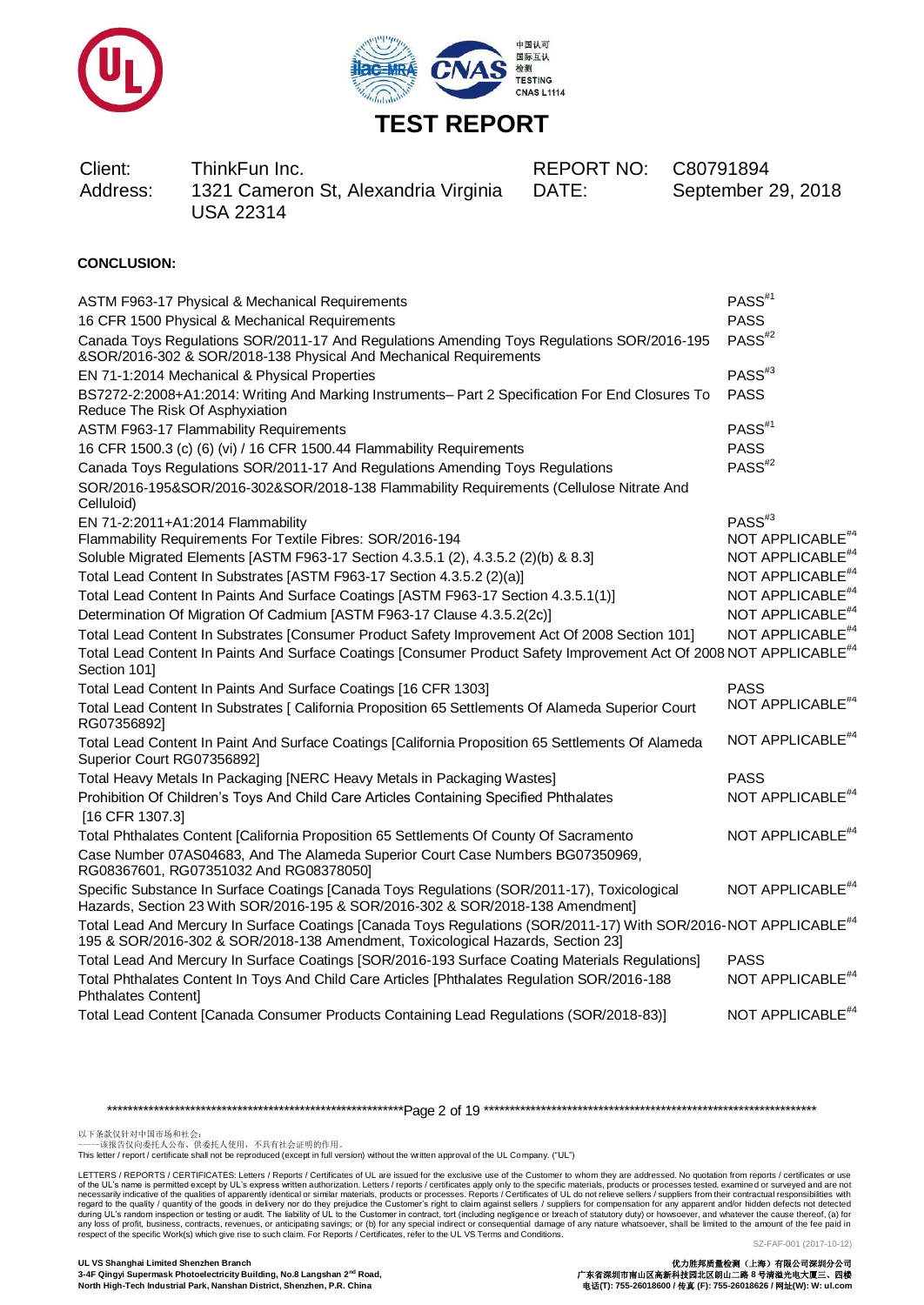



DATE: September 29, 2018

# **CONCLUSION:**

| Migration Of Certain Elements [EN71-3: 2013 + A3:2018 Under 2009/48/EC Toy Safety Directive]                                                                                                        | NOT APPLICABLE <sup>#4</sup>                |
|-----------------------------------------------------------------------------------------------------------------------------------------------------------------------------------------------------|---------------------------------------------|
| Total Cadmium Content In Plastic [Point 23 Of The Annex XVII Of The Regulation (EC) No. 1907/2006<br>(REACH) With Further Amendment]                                                                | <b>PASS</b>                                 |
| Total Cadmium Content In Surface Coating [Point 23 Of The Annex XVII Of The Regulation (EC) No.<br>1907/2006 (REACH) With Further Amendment]                                                        | <b>PASS</b>                                 |
| Total Phthalates Content In Toys And Child Care Articles [Point 51, 52 Of The Annex XVII Of The<br>Regulation (EC) No. 1907/2006 (REACH) With Further Amendment]                                    | NOT APPLICABLE <sup>#4</sup>                |
| Determination of Azo Colorants [Regulation (EC) No. 1907/2006 on REACH Annex XVII Item No. 43 And NOT APPLICABLE <sup>#4</sup><br>Appendix 8 As Amended By Commission Regulation (EC) No. 552/2009] |                                             |
| Determination Of Benzene Content [Point 5 Of The Annex XVII Of The Regulation (EC) No. 1907/2006 NOT APPLICABLE <sup>#4</sup><br>(REACH) And Further Amendment]                                     |                                             |
| Determination Of Polycyclic Aromatic Hydrocarbon [Point 50 Of The Annex XVII Of The Regulation (EC) PASS<br>no. 1907/2006 (REACH) With Further Amendment]                                           |                                             |
| Determination of PBBs & PBDEs Content [(EU) No. 757/2010 And (EU) No.2016/293 Amending<br>Regulation (EC) No 850/2004 On Persistent Organic Pollutants]                                             | NOT APPLICABLE <sup>#4</sup>                |
| Determination Of Flame Retardant Content [Point 4,7,8,44,45 Of The Annex XVII Of The Regulation<br>(EC) No. 1907/2006 (REACH) With Further Amendment]                                               | NOT APPLICABLE <sup>#4</sup>                |
| Flame Retardant (PBBs & PBDEs) As Per Client's Specification With Reference To Chem. Verbotsv<br>Regulation                                                                                         | NOT APPLICABLE <sup>#4</sup>                |
| Determination Of Flame Retardant Content [Bedarfsgegenständeverordnung Annex 1 (to § 3)<br>Substances which may not be used in the manufacture or treatment of certain consumer goods]              | NOT APPLICABLE <sup>#4</sup>                |
| Determination Of Pentachlorophenol [German Ordinance on Prohibition of Chemical (ChemVerbotsV)<br>Attachment 151                                                                                    | <b>PASS</b>                                 |
| Determination Of Pentachlorophenol [Point 22 Of The Annex XVII Of The Regulation (EC) No.<br>1907/2006 (REACH) With Further Amendment]                                                              | <b>PASS</b>                                 |
| Determination Of HBCDD As Per Client's Specification<br>Total Heavy Metals In Packaging [94/62/EC]                                                                                                  | NOT APPLICABLE <sup>#4</sup><br><b>PASS</b> |
|                                                                                                                                                                                                     |                                             |

#1: The submitted sample(s) was not for children under 14 years and was not covered in the scope of toys defined by ASTM Standard Consumer Safety Specification For Toy Safety F963. Tests were performed as per the client's applicant.

#2: The submitted sample(s) was not for children under 14 years and was not covered in the scope of toys defined by Canada Toys Regulations SOR/2011-17 And Regulations Amending Toys Regulation SOR/2016-195 & SOR/2016-302 & SOR/2018-138. Tests were performed as per the client's applicant.

 #3: The submitted sample(s) was not for children under 14 years and was not covered in the scope of toys defined by European Standard for Safety of Toys EN71. Tests were performed as per the client's applicant.

#4: There is no component on the submitted test samples under the testing scopes.

\*\*\*\*\*\*\*\*\*\*\*\*\*\*\*\*\*\*\*\*\*\*\*\*\*\*\*\*\*\*\*\*\*\*\*\*\*\*\*\*\*\*\*\*\*\*\*\*\*\*\*\*\*\*\*\*\*Page 3 of 19 \*\*\*\*\*\*\*\*\*\*\*\*\*\*\*\*\*\*\*\*\*\*\*\*\*\*\*\*\*\*\*\*\*\*\*\*\*\*\*\*\*\*\*\*\*\*\*\*\*\*\*\*\*\*\*\*\*\*\*\*\*\*\*\*

以下条款仅针对中国市场和社会:<br>-----该报告仅向委托人公布、供委托人使用,不具有社会证明的作用。

LETTERS / REPORTS / CERTIFICATES: Letters / Reports / Certificates of UL are issued for the exclusive use of the Customer to whom they are addressed. No quotation from reports / certificates or use<br>of the UL's name is perm of the UL's name is permitted except by UL's express written authorization. Letters / reports / certificates apply only to the specific materials, products or processes tested, examine d or surveyed and are not respecifica

out a symmal particular the state of the state of the state of the state of the state of the state of the state of the state of the state of the state of the state of the state of the state of the state of the state of th

This letter / report / certificate shall not be reproduced (except in full version) without the written approval of the UL Company. ("UL")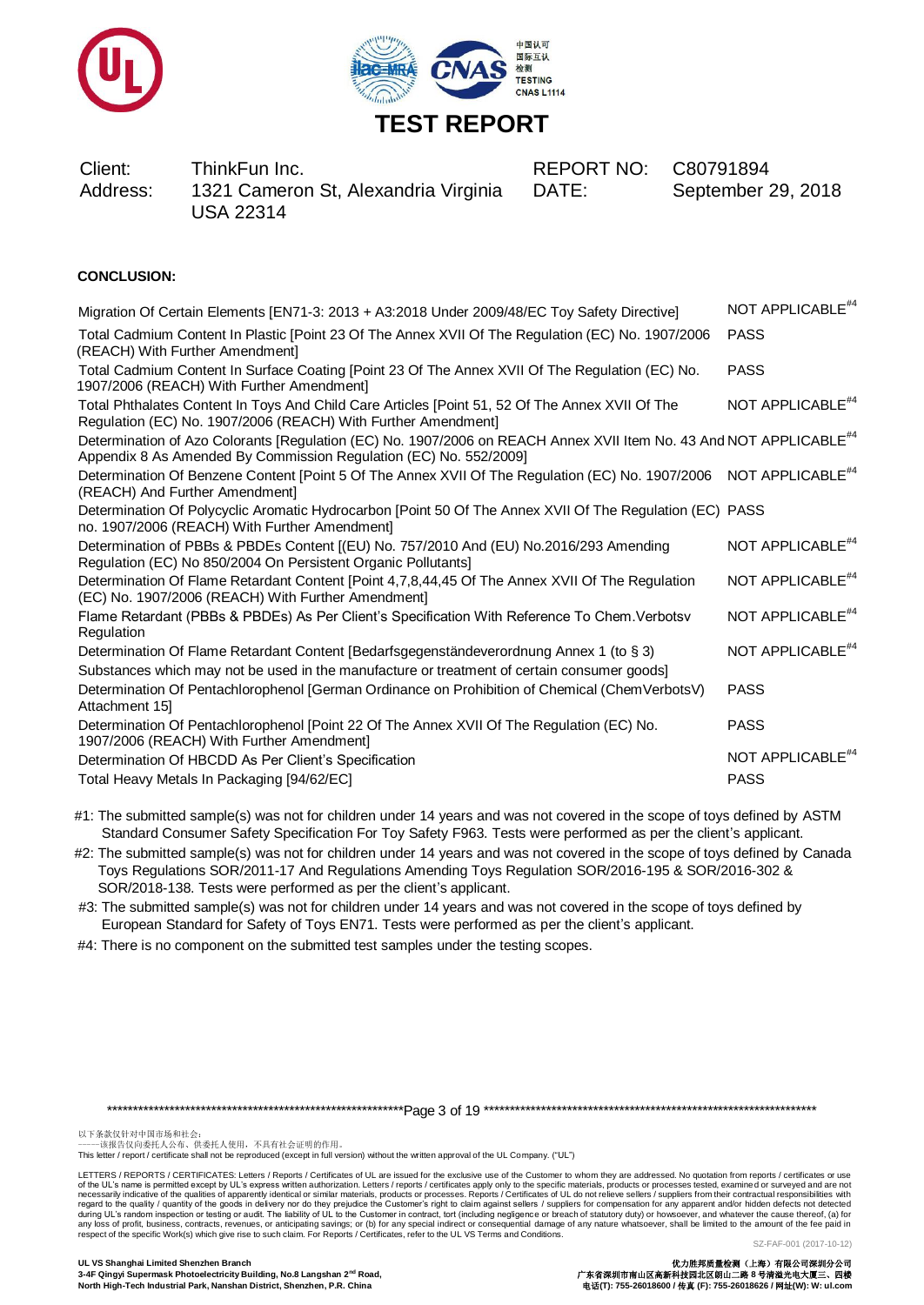



DATE: September 29, 2018

*For and on behalf of*: UL VS Shanghai Limited Shenzhen Branch

arriel xro

David Mo Assistant Manager- Toys Department

**Important Notes**: The results relate only to the samples tested .

Lulu Tang

Lulu Yang Senior Technical Officer Chemical Department

\*\*\*\*\*\*\*\*\*\*\*\*\*\*\*\*\*\*\*\*\*\*\*\*\*\*\*\*\*\*\*\*\*\*\*\*\*\*\*\*\*\*\*\*\*\*\*\*\*\*\*\*\*\*\*\*\*Page 4 of 19 \*\*\*\*\*\*\*\*\*\*\*\*\*\*\*\*\*\*\*\*\*\*\*\*\*\*\*\*\*\*\*\*\*\*\*\*\*\*\*\*\*\*\*\*\*\*\*\*\*\*\*\*\*\*\*\*\*\*\*\*\*\*\*\*

以下条款仅针对中国市场和社会:<br>-----该报告仅向委托人公布、供委托人使用,不具有社会证明的作用。

This letter / report / certificate shall not be reproduced (except in full version) without the written approval of the UL Company. ("UL")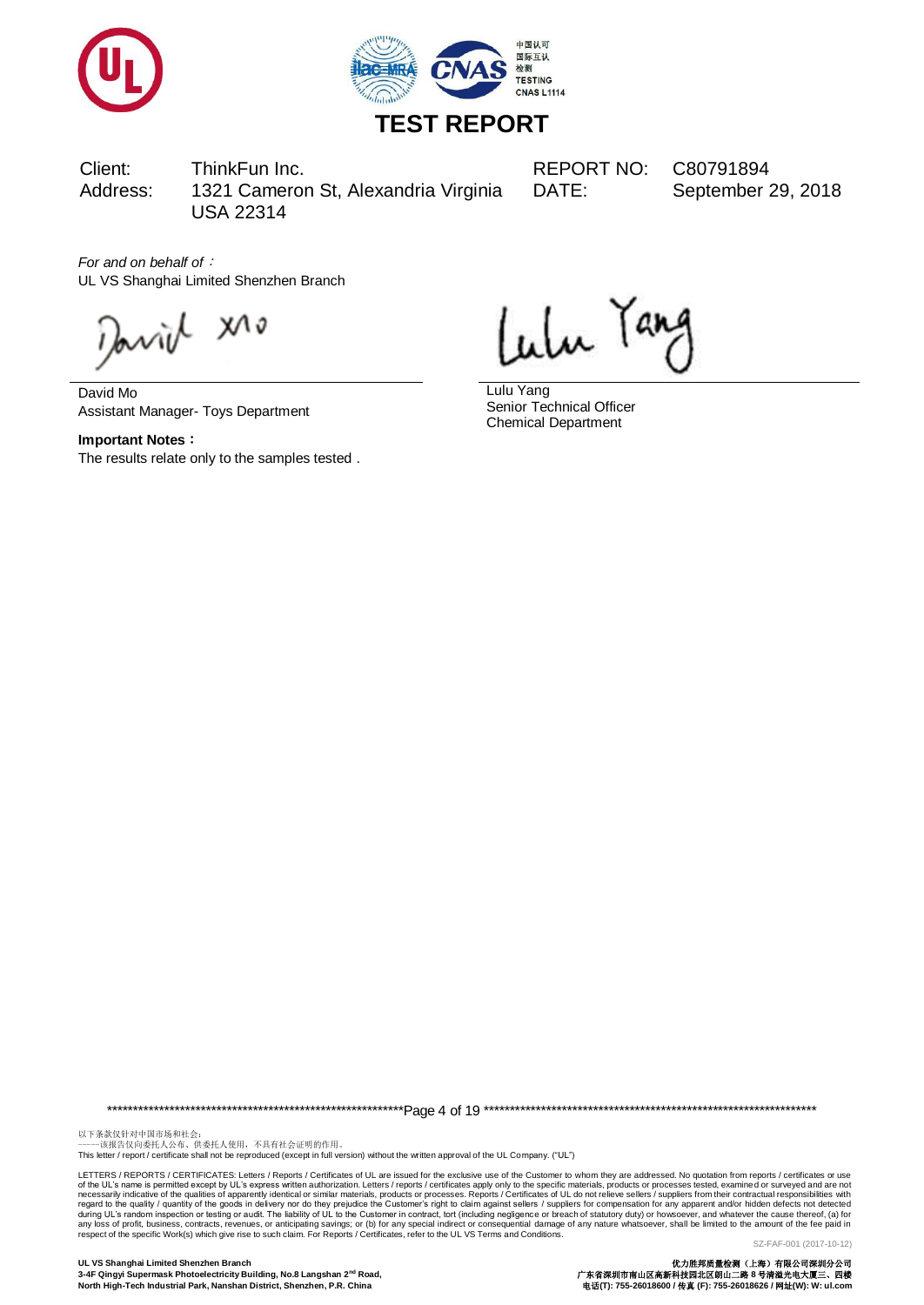



DATE: September 29, 2018

# **TEST RESULTS**

**1. MECHANICAL AND PHYSICAL TEST**

# **1.1 WITH REFERENCE TO ASTM STANDARD CONSUMER SAFETY SPECFICATION FOR TOYS SAFETY F963-17**

**The following clauses are identified to be applicable: Age grading for testing : Adult Samples Quantity : 1 piece**

| <b>Clause</b>    | <b>Test Items</b>                                               | <b>Assessment</b> |
|------------------|-----------------------------------------------------------------|-------------------|
| 4.1              | Material(visual check on cleanness)                             | Þ                 |
| 4.3.7            | Stuffing Materials (Visual Check On Contaminations)             | <b>NA</b>         |
| 4.5              | Sound producing toys                                            | NΑ                |
| 4.6              | <b>Small Objects</b>                                            | <b>NA</b>         |
| 4.7              | Accessible Edges                                                | $\mathsf{P}^\#$   |
| 4.8              | Projections                                                     | <b>NA</b>         |
| $\overline{4.9}$ | <b>Accessible Points</b>                                        | D#                |
| 4.10             | Wires Or Rods                                                   | <b>NA</b>         |
| 4.11             | <b>Nails And Fasteners</b>                                      | <b>NA</b>         |
| 4.12             | <b>Plastic Film</b>                                             | Þ                 |
| 4.13             | <b>Folding Mechanisms And Hinges</b>                            | <b>NA</b>         |
| 4.14             | Cords, Straps And Elastics                                      | NΑ                |
| 4.15             | <b>Stability And Over-Load Requirements</b>                     | <b>NA</b>         |
| 4.16             | <b>Confined Spaces</b>                                          | NA                |
| 4.17             | <b>Wheels, Tires And Axles</b>                                  | <b>NA</b>         |
| 4.18             | Holes, Clearance, And Accessibility Of Mechanisms               | <b>NA</b>         |
| 4.19             | Simulated Protective Devices, Such As Helmets, Hats And Goggles | <b>NA</b>         |
| 4.20             | Pacifiers                                                       | <b>NA</b>         |
| 4.21             | Projectile Toys                                                 | <b>NA</b>         |
| 4.22             | <b>Teethers And Teething Toys</b>                               | NA                |
| 4.23             | Rattles                                                         | <b>NA</b>         |
| 4.24             | <b>Squeeze Toys</b>                                             | <b>NA</b>         |
| 4.25             | <b>Battery Operated Toys</b>                                    | <b>NA</b>         |
| 4.26             | Toys Intended To Be Attached To A Crib Or Playpen               | <b>NA</b>         |
| 4.27             | <b>Stuffed And Beanbag-Type Toys</b>                            | NA                |
| 4.28             | <b>Stroller And Carriage Toys</b>                               | <b>NA</b>         |
| 4.29             | <b>Art Materials</b>                                            | <b>NA</b>         |
| 4.30             | Toy Gun Marking                                                 | <b>NA</b>         |
| 4.31             | <b>Balloons</b>                                                 | <b>NA</b>         |

\*\*\*\*\*\*\*\*\*\*\*\*\*\*\*\*\*\*\*\*\*\*\*\*\*\*\*\*\*\*\*\*\*\*\*\*\*\*\*\*\*\*\*\*\*\*\*\*\*\*\*\*\*\*\*\*\*Page 5 of 19 \*\*\*\*\*\*\*\*\*\*\*\*\*\*\*\*\*\*\*\*\*\*\*\*\*\*\*\*\*\*\*\*\*\*\*\*\*\*\*\*\*\*\*\*\*\*\*\*\*\*\*\*\*\*\*\*\*\*\*\*\*\*\*\*

以下条款仅针对中国市场和社会:<br>-----该报告仅向委托人公布、供委托人使用,不具有社会证明的作用。

This letter / report / certificate shall not be reproduced (except in full version) without the written approval of the UL Company. ("UL")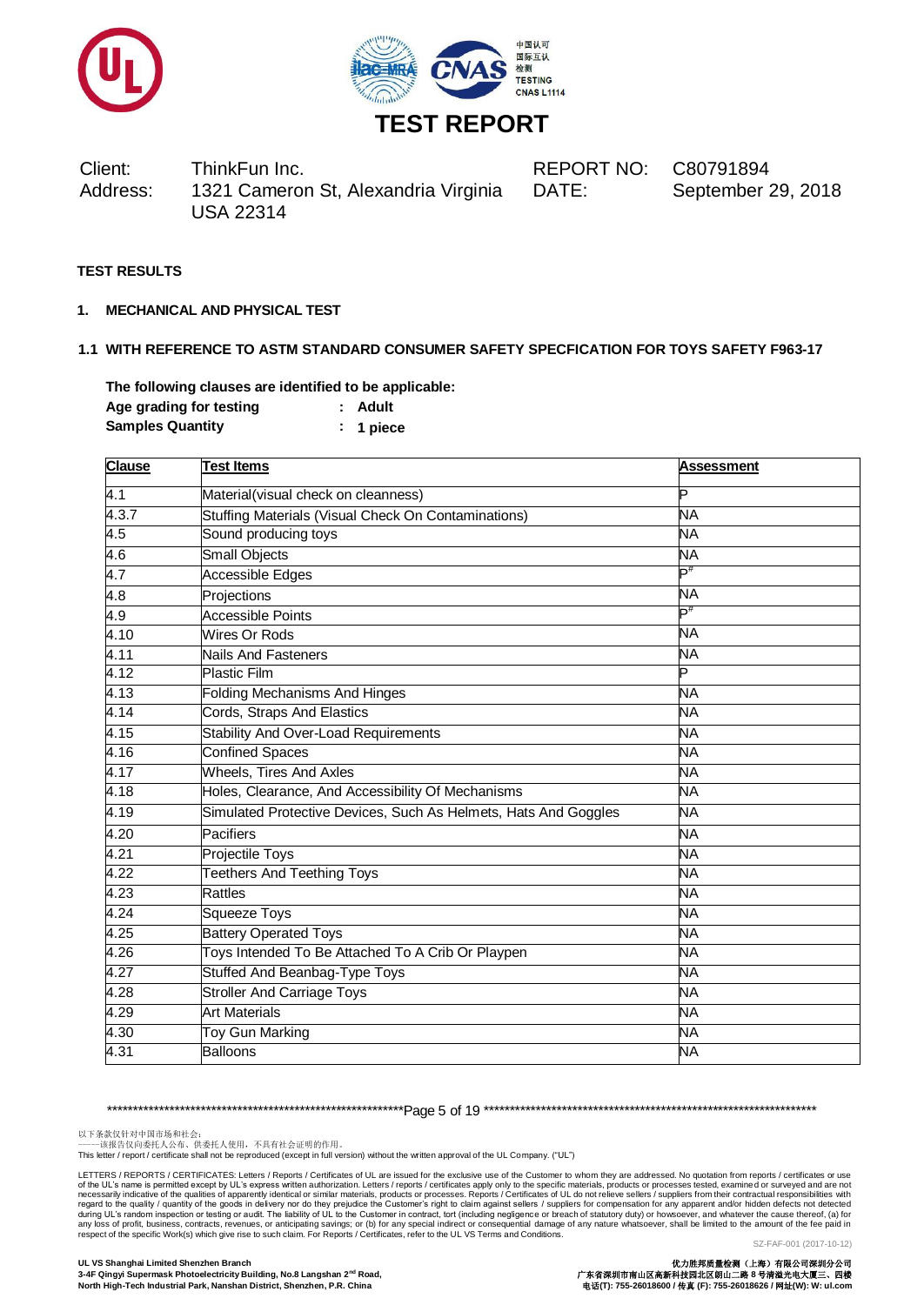



Client: ThinkFun Inc. REPORT NO: C80791894 Address: 1321 Cameron St, Alexandria Virginia USA 22314 DATE: September 29, 2018

**TEST RESULTS**

| <b>Clause</b> | <b>Test Items</b>                             | <b>Assessment</b> |
|---------------|-----------------------------------------------|-------------------|
| 4.32          | Certain Toys With Nearly Spherical Ends       | <b>NA</b>         |
| 4.33          | <b>Marbles</b>                                | NA.               |
| 4.34          | <b>Balls</b>                                  | <b>NA</b>         |
| 4.35          | Pompoms                                       | NA.               |
| 4.36          | Hemispheric-Shaped Objects                    | <b>NA</b>         |
| 4.37          | Yoyo Elastic Tether Toys                      | <b>NA</b>         |
| 4.38          | <b>Magnets</b>                                | <b>NA</b>         |
| 4.39          | Jaw Entrapment In Handles And Steering Wheels | <b>NA</b>         |
| 4.40          | <b>Expanding Materials</b>                    | <b>NA</b>         |
| 4.41          | <b>Toy Chests</b>                             | <b>NA</b>         |
| 5             | Safety Labeling Requirements                  | D                 |
| 6             | Instructional Literature                      | ם                 |
|               | Producer's Markings                           | D                 |

REMARK:  $P = Pass$   $N/A = Not Applicable$ 

#: Section 4.7 Accessible Edges and Section 4.9 Accessible Points are only applicable for toys for children under 96 months, and the assessment was for reference only.

\*\*\*\*\*\*\*\*\*\*\*\*\*\*\*\*\*\*\*\*\*\*\*\*\*\*\*\*\*\*\*\*\*\*\*\*\*\*\*\*\*\*\*\*\*\*\*\*\*\*\*\*\*\*\*\*\*Page 6 of 19 \*\*\*\*\*\*\*\*\*\*\*\*\*\*\*\*\*\*\*\*\*\*\*\*\*\*\*\*\*\*\*\*\*\*\*\*\*\*\*\*\*\*\*\*\*\*\*\*\*\*\*\*\*\*\*\*\*\*\*\*\*\*\*\*

以下条款仅针对中国市场和社会:<br>-----该报告仅向委托人公布、供委托人使用,不具有社会证明的作用。

This letter / report / certificate shall not be reproduced (except in full version) without the written approval of the UL Company. ("UL")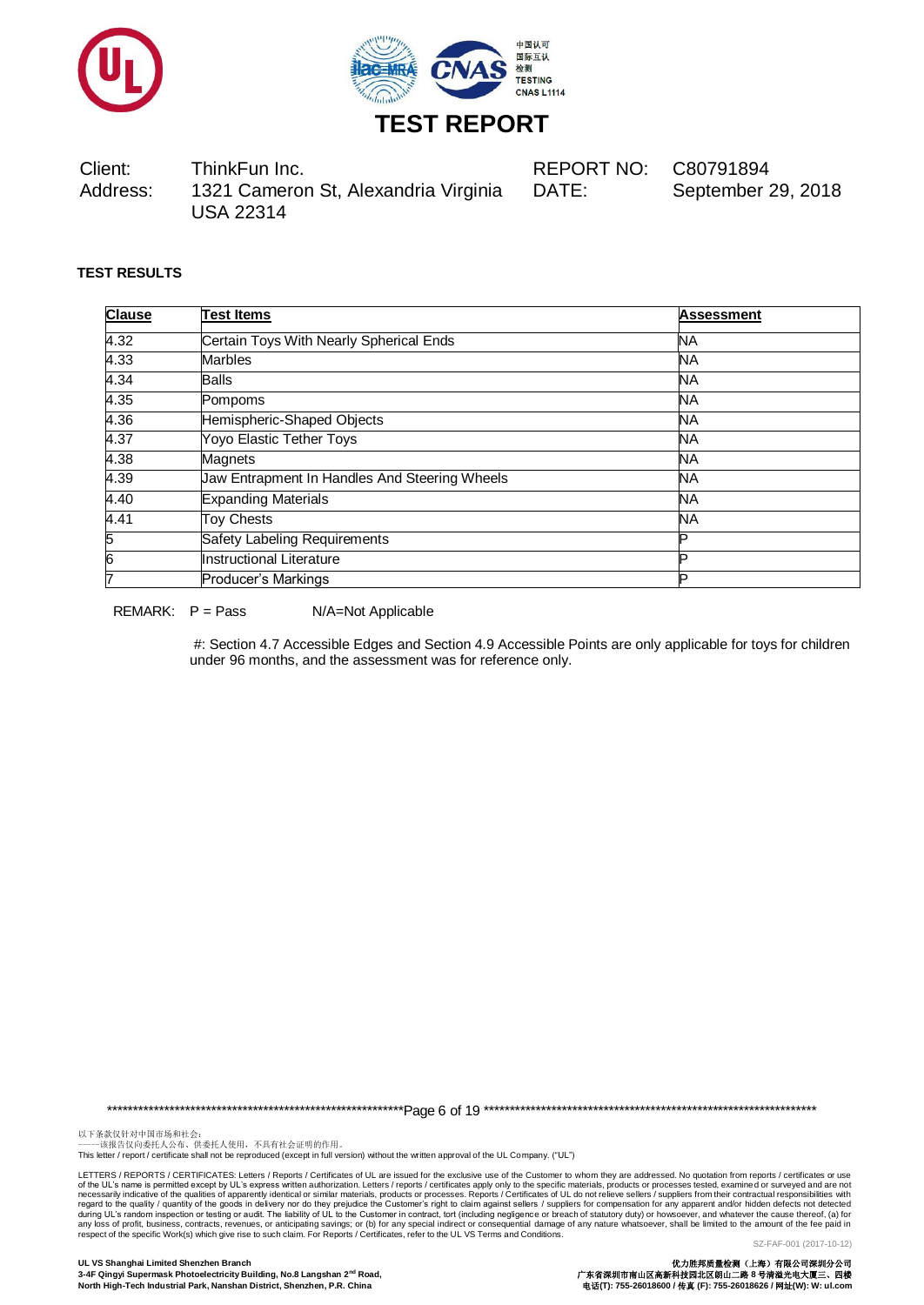



# **TEST REPORT**

Client: ThinkFun Inc. REPORT NO: C80791894 Address: 1321 Cameron St, Alexandria Virginia USA 22314 DATE: September 29, 2018

# **TEST RESULTS**

### **1.2 AS PER 16 CFR 1500.50, THE HAZARDS OF SHARP POINTS, SHARP EDGE AND SMALL PARTS ARE ASSESSED BOTH BEFORE AND AFTER APPLICABLE USE AND ABUSE TESTS:**

**The following clauses are identified to be applicable: Age grading for testing : Adult Samples Quantity : 1 piece**

| <b>TEST ITEMS</b> | <b>SHARP POINT</b> | <b>SHARP EDGE</b> |
|-------------------|--------------------|-------------------|
|                   | (1500.48)          | (1500.49)         |
| As received       | m#                 | r#                |

| 1500.121 | : prominence. placement.<br>, and conspicuousness<br>requirement:<br>Labelind | IN۶ |
|----------|-------------------------------------------------------------------------------|-----|
| 1500.19  | Misbranded tovs and other articles intended for use by children               | N۶  |

#### REMARK: P = Pass N/A=Not Applicable

#: The Mechanical and Physical Tests Requirement of U.S Consumer Products Safety Commission for Toys and Articles intended for use by the children Specified in U.S Code of Federal Regulations Title 16, Part 1500.48 and 1500.49 are only for children under 8 years of age. Only As Received Sharp Point and Sharp Edge were assessed, and the assessment was for reference only.

\*\*\*\*\*\*\*\*\*\*\*\*\*\*\*\*\*\*\*\*\*\*\*\*\*\*\*\*\*\*\*\*\*\*\*\*\*\*\*\*\*\*\*\*\*\*\*\*\*\*\*\*\*\*\*\*\*Page 7 of 19 \*\*\*\*\*\*\*\*\*\*\*\*\*\*\*\*\*\*\*\*\*\*\*\*\*\*\*\*\*\*\*\*\*\*\*\*\*\*\*\*\*\*\*\*\*\*\*\*\*\*\*\*\*\*\*\*\*\*\*\*\*\*\*\*

以下条款仅针对中国市场和社会:<br>-----该报告仅向委托人公布、供委托人使用,不具有社会证明的作用。

This letter / report / certificate shall not be reproduced (except in full version) without the written approval of the UL Company. ("UL")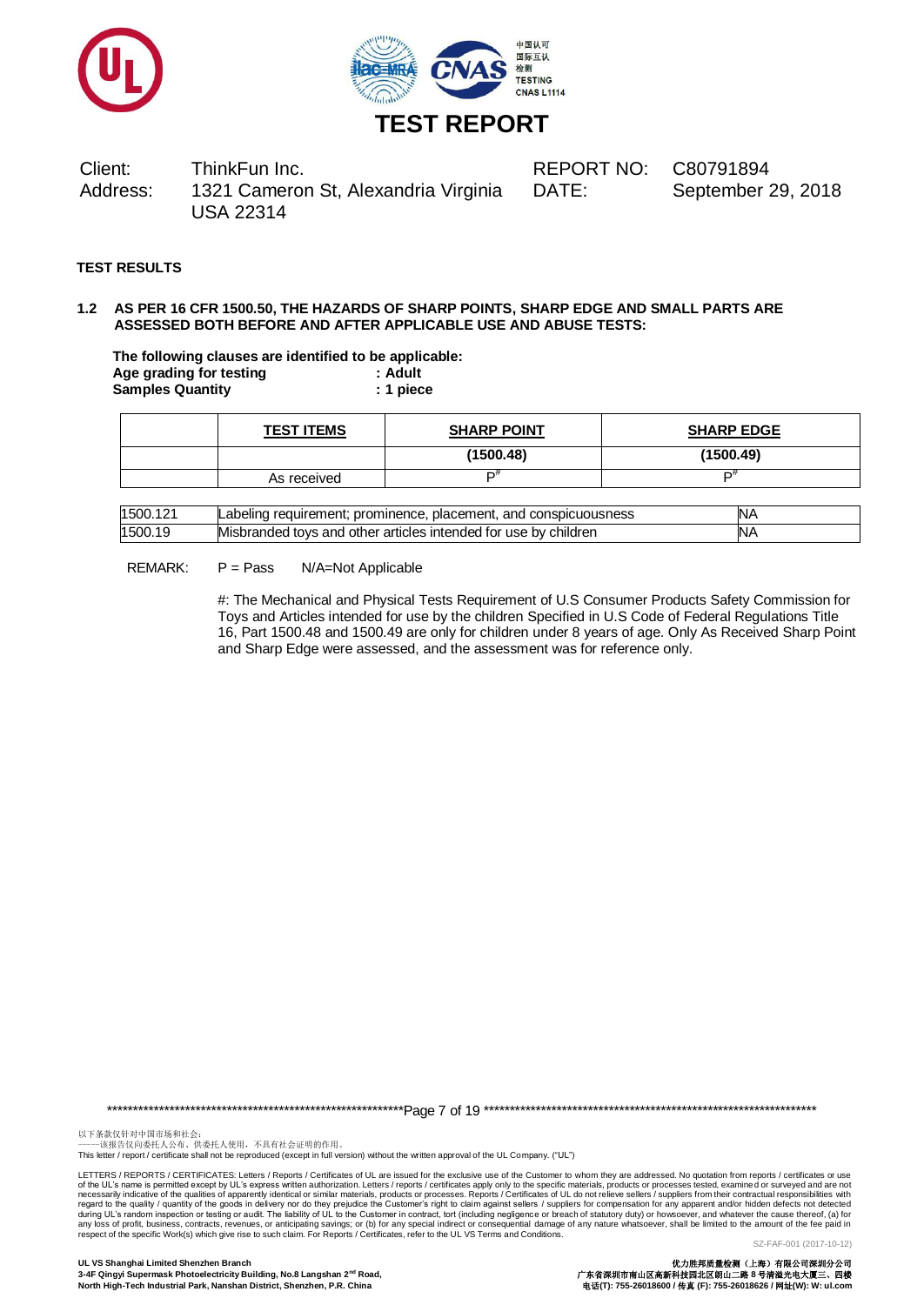



# **TEST REPORT**

Client: ThinkFun Inc. REPORT NO: C80791894 Address: 1321 Cameron St, Alexandria Virginia USA 22314

DATE: September 29, 2018

# **TEST RESULTS**

#### **1.3 WITH REFERENCE TO CANADA TOYS REGULATIONS SOR/2011-17 and REGULATIONS AMENDING TOYS REGULATION SOR/2016-195 &SOR/2016-302 & SOR/2018-138**

**The following clauses are identified to be applicable: Age grading for testing : Adult**  $S$ amples Quantity

| $\frac{A}{3}$<br>$\frac{3}{4}$        | <b>Test Items</b>                                                        | <b>Assessment</b> |
|---------------------------------------|--------------------------------------------------------------------------|-------------------|
|                                       | General -- English and French bilingual statement                        | P                 |
|                                       | Packaging                                                                | D                 |
|                                       | Mechanical hazard                                                        |                   |
|                                       | <b>Small parts</b>                                                       | NA                |
| $\frac{7}{9}$ $\frac{8}{10}$          | <b>Exposed Metal Edges</b>                                               | Þ                 |
|                                       | <b>Ends</b>                                                              | D                 |
|                                       | <b>Exposed Plastic Parts</b>                                             | P                 |
| $\frac{11}{12}$                       | Exposed Wooden Surfaces, Edges And Corners                               | <b>NA</b>         |
|                                       | Glass                                                                    | NĀ                |
| $\overline{13}$                       | Fasteners                                                                | ΝA                |
| $\frac{15}{14}$<br>$\frac{15}{16}$    | Folding Mechanisms, Bracket Or Bracing                                   | ΝA                |
|                                       | Spring-Wound Driving Mechanism                                           | NΑ                |
|                                       | Projectile Component, Other Than A<br>Rocketry Component.                | NΑ                |
| 17                                    | Toys Which A Child Can Enter And<br>Which Can Be Closed By A Lid Or Door | <b>NA</b>         |
| $\overline{18}$                       | Toys Which Are Stationary And<br>Intended To Bear The Weight Of A Child  | NΑ                |
| 19                                    | Impulsive noise                                                          | <b>NA</b>         |
| $\overline{20}$                       | <b>Thermal hazards</b>                                                   | <b>NA</b>         |
|                                       | Dolls and soft toys                                                      | <b>NA</b>         |
|                                       | Fastening to attach parts, clothing or ornamentation.                    | NA                |
|                                       | Stuffing materials                                                       | <b>NA</b>         |
|                                       | <b>Clean And Free From Vermin</b>                                        | <b>NA</b>         |
|                                       | Free From Hard And Sharp Foreign Matter                                  | NΑ                |
|                                       | Squeaker, reed, valve or other similar device                            | NA                |
|                                       | Eyes or nose                                                             | NA                |
|                                       | <b>Plant seeds-Noise</b>                                                 | ΝA                |
|                                       | Plant seeds-Stuffing material                                            | NΑ                |
|                                       | Pull and push toys                                                       | NΑ                |
|                                       | Toy steam engines                                                        | NA                |
|                                       | Rattle                                                                   | NΑ                |
| 28 29 (A) (B) 30 31 35 36 37 38 40 41 | Elastic                                                                  | NΑ                |
| 42                                    | Yo-yo type balls                                                         | NA                |
| 43                                    | Magnetic Toys                                                            | <b>NA</b>         |
| 44                                    | Warning for Magnet Kit                                                   | <b>NA</b>         |

Remark: P=Pass N/A=Not Applicable

The test isn't in CNAS accreditation scope

\*\*\*\*\*\*\*\*\*\*\*\*\*\*\*\*\*\*\*\*\*\*\*\*\*\*\*\*\*\*\*\*\*\*\*\*\*\*\*\*\*\*\*\*\*\*\*\*\*\*\*\*\*\*\*\*\*Page 8 of 19 \*\*\*\*\*\*\*\*\*\*\*\*\*\*\*\*\*\*\*\*\*\*\*\*\*\*\*\*\*\*\*\*\*\*\*\*\*\*\*\*\*\*\*\*\*\*\*\*\*\*\*\*\*\*\*\*\*\*\*\*\*\*\*\*

以下条款仅针对中国市场和社会:<br>-----该报告仅向委托人公布、供委托人使用,不具有社会证明的作用。

This letter / report / certificate shall not be reproduced (except in full version) without the written approval of the UL Company. ("UL")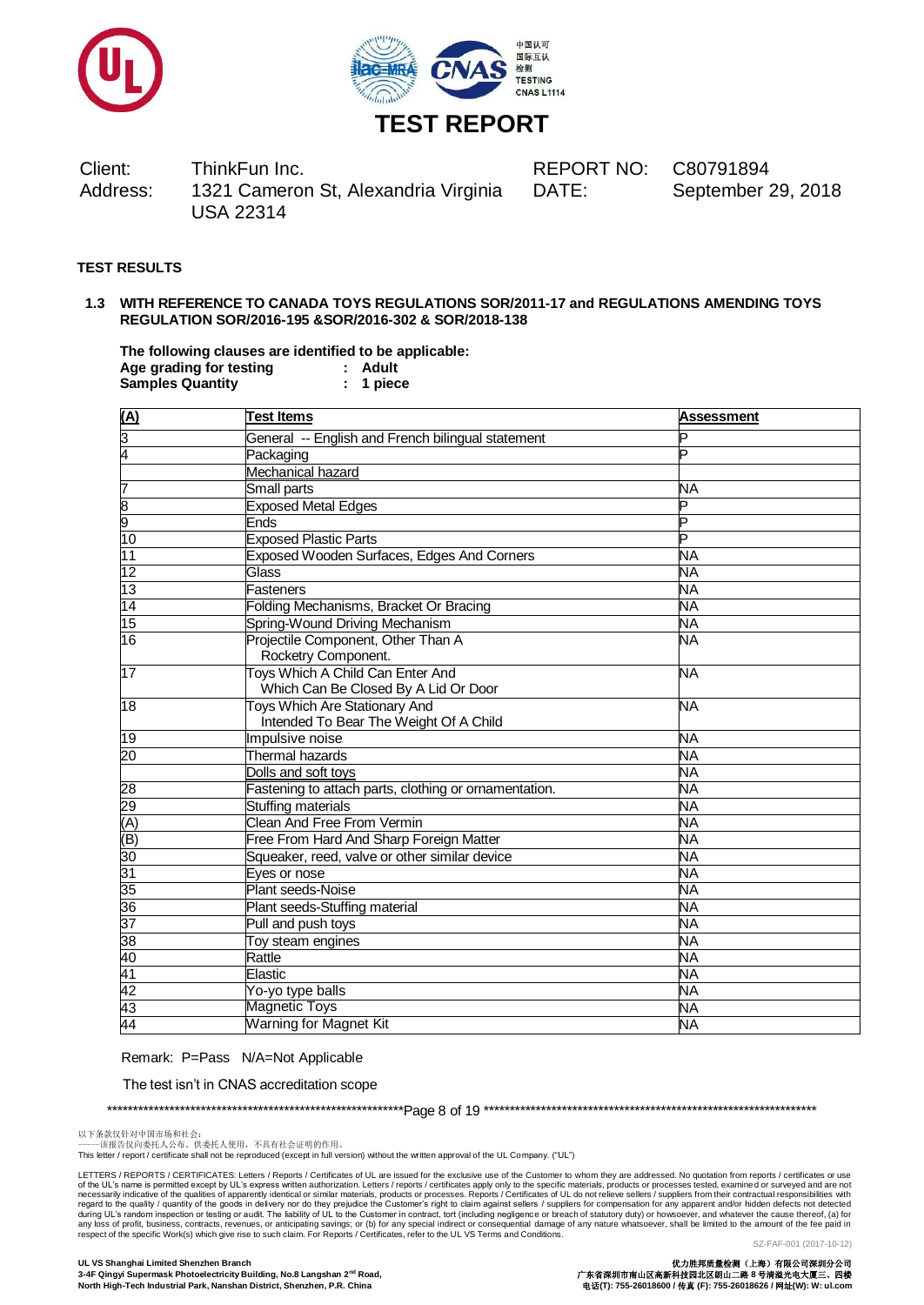



DATE: September 29, 2018

# **TEST RESULTS**

# **1.4 WITH REFERENCE TO PHYSICAL AND MECHANICAL TESTS OF THE MOST STRINGENT REQUIREMENTS OF THE FOLLOWING STANDARDS: A) EN71-1:2014**

**Applicant Specified Age Grading for testing: Adult Sample size: 1 piece**

| <b>Clause</b>    | <b>Test Items</b>                                                   | <b>Assessment</b> |
|------------------|---------------------------------------------------------------------|-------------------|
| 4.1              | Material cleanliness                                                | P                 |
| 4.2              | Assembly                                                            | <b>NA</b>         |
| $\overline{4.3}$ | Flexible plastic sheeting                                           | <b>NA</b>         |
| 4.4              | Toy bags                                                            | <b>NA</b>         |
| 4.5              | Glass                                                               | <b>NA</b>         |
| $4.\overline{6}$ | Expanding materials                                                 | <b>NA</b>         |
| 4.7              | Edges                                                               | P                 |
| 4.8              | Points and metallic wires                                           | $\overline{P}$    |
| 4.9              | Protruding parts                                                    | <b>NA</b>         |
| 4.10.1           | Folding and sliding mechanisms                                      | <b>NA</b>         |
| 4.10.2           | Driving mechanisms                                                  | <b>NA</b>         |
| 4.10.3           | Hinges                                                              | <b>NA</b>         |
| 4.10.4           | Springs                                                             | <b>NA</b>         |
| 4.11             | Mouth-actuated toys and other toys intended to be put in the mouth  | <b>NA</b>         |
| 4.12             | <b>Balloons</b>                                                     | <b>NA</b>         |
| 4.13             | Cords of toys kites and other flying toys                           | <b>NA</b>         |
| 4.14.1           | Toys which a child can enter                                        | <b>NA</b>         |
| 4.14.2           | Masks and helmets                                                   | <b>NA</b>         |
| 4.15             | Toys intended to bear the mass of a child                           | <b>NA</b>         |
| 4.16             | Heavy immobile toys                                                 | <b>NA</b>         |
| 4.17             | Projectiles                                                         | <b>NA</b>         |
| 4.18             | Aquatic toys and inflatable toys                                    | <b>NA</b>         |
| 4.19             | Percussion caps specifically designed for use in toys and toy using | <b>NA</b>         |
|                  | percussion caps                                                     |                   |
| 4.20             | Acoustics                                                           | <b>NA</b>         |
| 4.21             | Toys containing a non-electrical heat source                        | <b>NA</b>         |
| 4.22             | Small balls                                                         | <b>NA</b>         |
| 4.23             | Magnets                                                             | <b>NA</b>         |
| 4.24             | Yo-yo balls                                                         | <b>NA</b>         |
| 4.25             | Toys attached to food                                               | <b>NA</b>         |
| 5.1              | General Requirements - Toys intended for children under 36 months   | <b>NA</b>         |
| 5.2              | Soft-filled toys and soft-filled parts of a toy                     | <b>NA</b>         |
| 5.3              | Plastic sheeting                                                    | <b>NA</b>         |
| 5.4              | Cords, chains and electrical cables in toys                         | <b>NA</b>         |
| 5.5              | Liquid-filled toys                                                  | <b>NA</b>         |

\*\*\*\*\*\*\*\*\*\*\*\*\*\*\*\*\*\*\*\*\*\*\*\*\*\*\*\*\*\*\*\*\*\*\*\*\*\*\*\*\*\*\*\*\*\*\*\*\*\*\*\*\*\*\*\*\*Page 9 of 19 \*\*\*\*\*\*\*\*\*\*\*\*\*\*\*\*\*\*\*\*\*\*\*\*\*\*\*\*\*\*\*\*\*\*\*\*\*\*\*\*\*\*\*\*\*\*\*\*\*\*\*\*\*\*\*\*\*\*\*\*\*\*\*\*

以下条款仅针对中国市场和社会:<br>-----该报告仅向委托人公布、供委托人使用,不具有社会证明的作用。

This letter / report / certificate shall not be reproduced (except in full version) without the written approval of the UL Company. ("UL")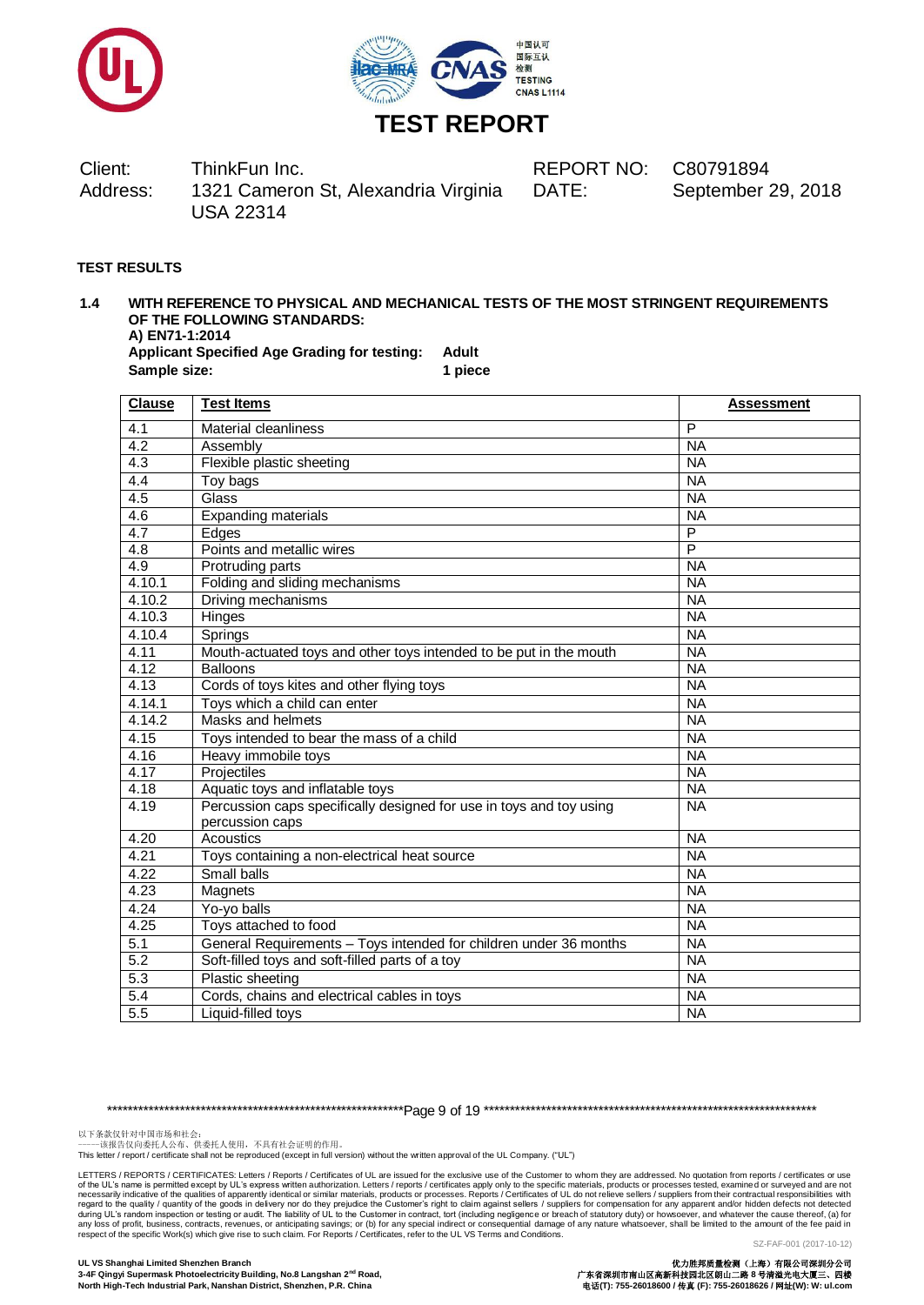



DATE: September 29, 2018

# **TEST RESULTS**

| <b>Clause</b> | <b>Test Items</b>                                             | <b>Assessment</b> |
|---------------|---------------------------------------------------------------|-------------------|
| 5.6           | Speed limitation of electrically driven ride-on toys          | <b>NA</b>         |
| 5.7           | Glass and porcelain                                           | <b>NA</b>         |
| 5.8           | Shape and size of certain toys                                | <b>NA</b>         |
| 5.9           | Toys comprising monofilament fibres                           | <b>NA</b>         |
| 5.10          | Small balls                                                   | <b>NA</b>         |
| 5.11          | Play figures                                                  | <b>NA</b>         |
| 5.12          | Hemispheric-shaped toys                                       | <b>NA</b>         |
| 5.13          | Suction cups                                                  | <b>NA</b>         |
| 5.14          | Straps intended to be worn fully or partially around the neck | <b>NA</b>         |
| 6             | Packaging                                                     | P                 |
| 7             | Warnings, markings and instructions for use                   | <b>NA</b>         |
| 7.1           | General                                                       | <b>NA</b>         |
| 7.2           | Warning on toys not intended for children under 36 months     | <b>NA</b>         |
| 7.5           | Warnings on functional toys and their packaging               | <b>NA</b>         |

Remarks: P=Pass NA=Not Applicable

Warnings and safety instructions shall be written in the languages easily understood by consumers of the country in which the toy is to be sold. Only English version was reviewed.

\*\*\*\*\*\*\*\*\*\*\*\*\*\*\*\*\*\*\*\*\*\*\*\*\*\*\*\*\*\*\*\*\*\*\*\*\*\*\*\*\*\*\*\*\*\*\*\*\*\*\*\*\*\*\*\*\*Page 10 of 19 \*\*\*\*\*\*\*\*\*\*\*\*\*\*\*\*\*\*\*\*\*\*\*\*\*\*\*\*\*\*\*\*\*\*\*\*\*\*\*\*\*\*\*\*\*\*\*\*\*\*\*\*\*\*\*\*\*\*\*\*\*\*\*\*

以下条款仅针对中国市场和社会:<br>-----该报告仅向委托人公布、供委托人使用,不具有社会证明的作用。

This letter / report / certificate shall not be reproduced (except in full version) without the written approval of the UL Company. ("UL")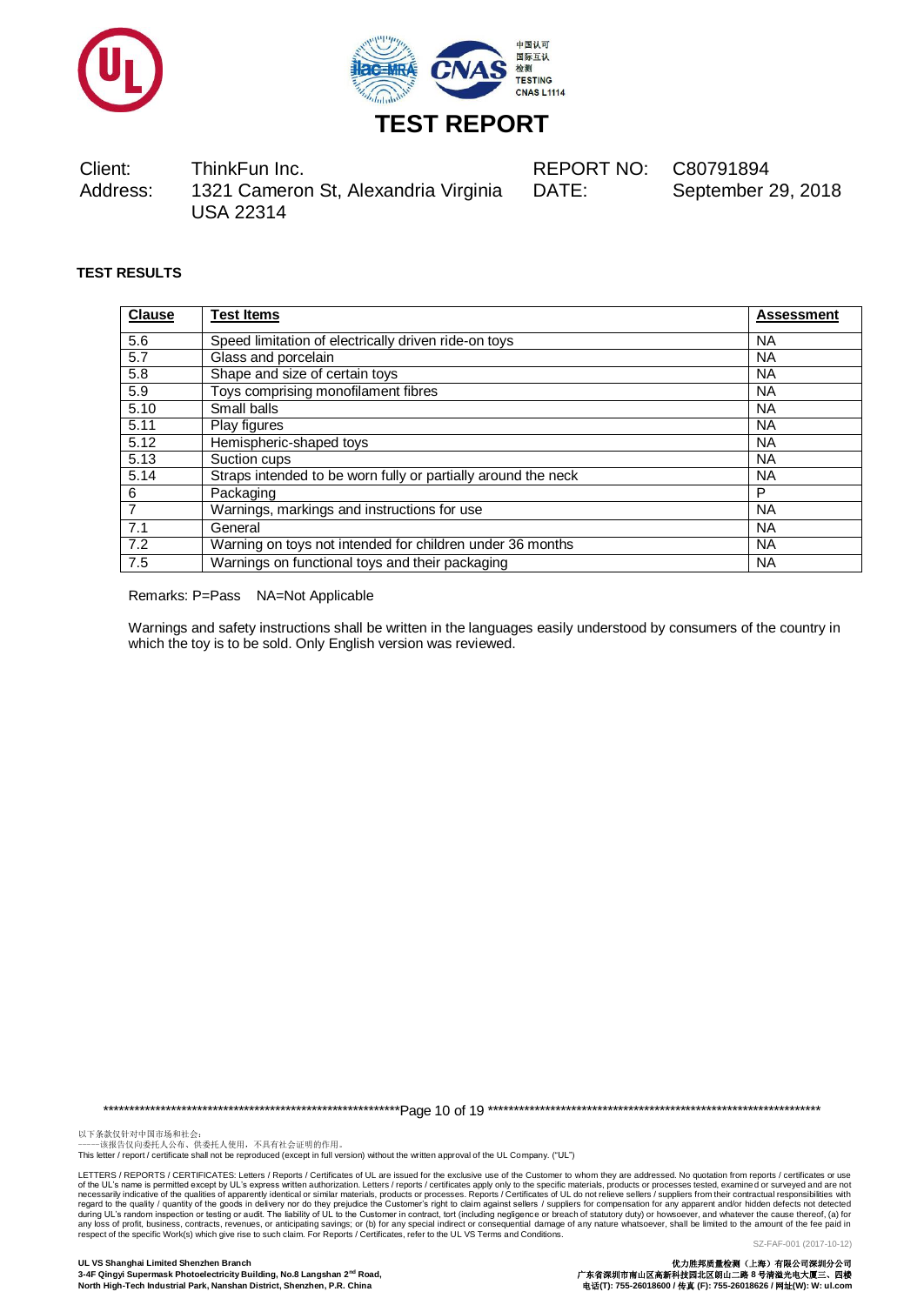



DATE: September 29, 2018

# **TEST RESULTS**

**1.5 AS PER BS7272-2:2008 + A1:2014 Writing And Marking Instruments– Part 2 Specification For End Closures To Reduce The Risk Of Asphyxiation**

**The following clauses are identified to be applicable: Applicant Specified Age Grading for testing: Adult** Sample size: 1 **piece** 1 **piece** 

| <b>Clause</b> | <b>Test Items</b>    | <b>Assessment</b> |
|---------------|----------------------|-------------------|
| 4.1           | General              |                   |
| 4.2           | Size                 |                   |
| 4.3           | Security             |                   |
| 4.4           | Inaccessibility      | <b>NA</b>         |
| 4.5           | Minimal protrusion   | <b>NA</b>         |
| 4.6           | Air flow             |                   |
| 4.7           | Additional safeguard | <b>NA</b>         |
| 5             | Identification       |                   |

Remark: P=Pass N/A=Not Applicable N/T=Not Tested

\*\*\*\*\*\*\*\*\*\*\*\*\*\*\*\*\*\*\*\*\*\*\*\*\*\*\*\*\*\*\*\*\*\*\*\*\*\*\*\*\*\*\*\*\*\*\*\*\*\*\*\*\*\*\*\*\*Page 11 of 19 \*\*\*\*\*\*\*\*\*\*\*\*\*\*\*\*\*\*\*\*\*\*\*\*\*\*\*\*\*\*\*\*\*\*\*\*\*\*\*\*\*\*\*\*\*\*\*\*\*\*\*\*\*\*\*\*\*\*\*\*\*\*\*\*

以下条款仅针对中国市场和社会:<br>-----该报告仅向委托人公布、供委托人使用,不具有社会证明的作用。

This letter / report / certificate shall not be reproduced (except in full version) without the written approval of the UL Company. ("UL")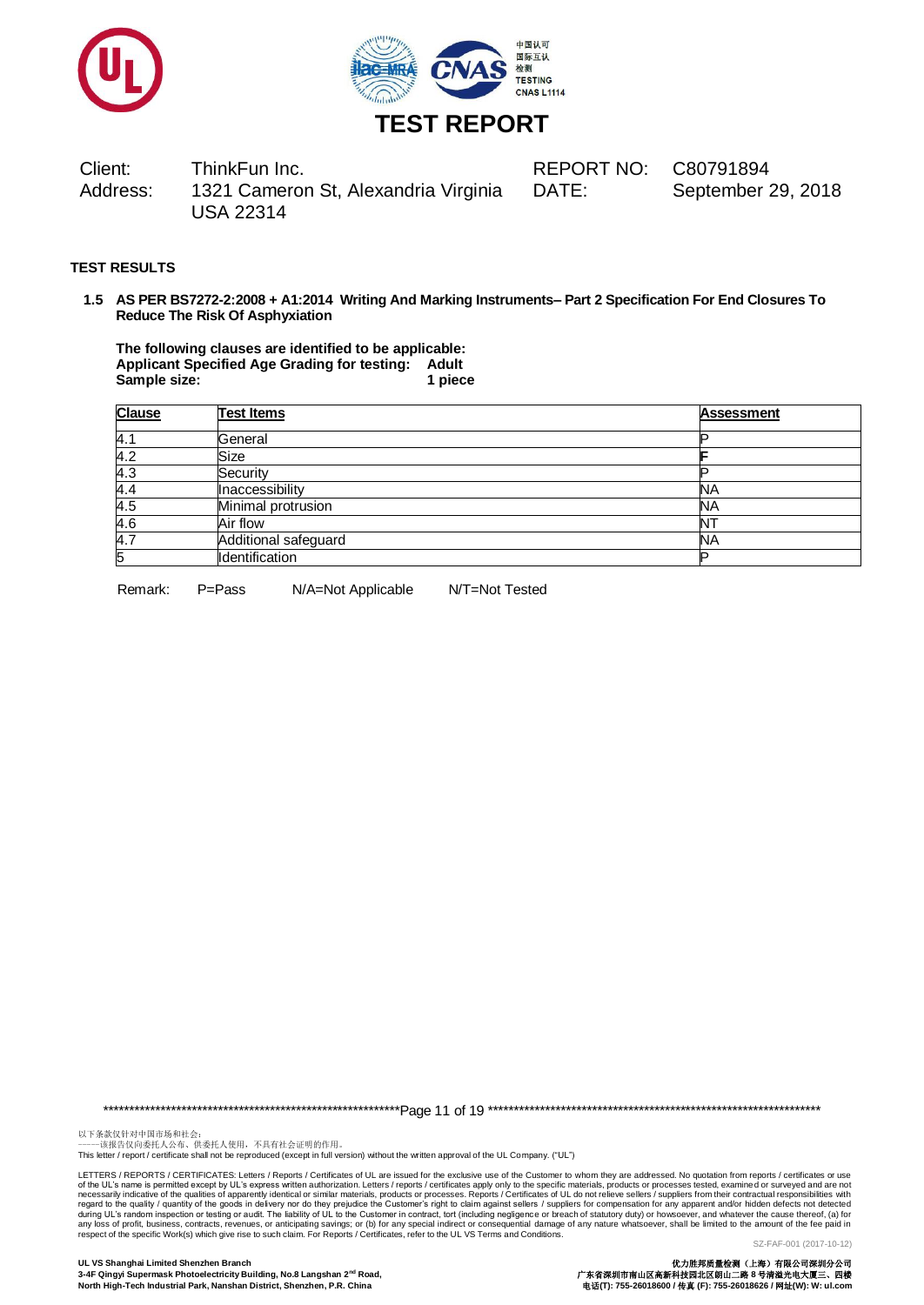



DATE: September 29, 2018

# **TEST RESULTS**

#### **2. FLAMMABILITY TEST**

#### **2.1 WITH REFERENCE TO ASTM STANDARD ON SAFETY OF TOYS F963-17 ANNEX A5:**

Samples Quantity: 1 piece Requirement: Burning rate should not exceed 0.1 inch per second along the major axis.

Results: The sample was tested to be ignited but extinguished.

### **2.2 AS PER U.S. CODE OF FEDERAL REGULATIONS TITLE 16 PART 1500.44 FOR RIGID AND PLIABLE SOLIDS DEFINED UNDER 16 CFR 1500.3 SECTION (C) (6) (VI):**

| Samples Quantity: | 1 piece                                                                  |
|-------------------|--------------------------------------------------------------------------|
| Requirement:      | Burning rate should not exceed 0.1 inch per second along the major axis. |

Results: The sample was tested to be ignited but extinguished.

#### **2.3 WITH REFERENCE TO CANADA TOYS REGULATIONS SOR/2011-17 AND REGULATIONS AMENDING TOYS REGULATIONS SOR/2016-195 & SOR/2016-302 & SOR/2018-138 SECTION 21 (CELLULOSE NITRATE AND CELLULOID)**

| Requirement: | Celluloid (cellulose nitrate) and materials with the same behavior in fire<br>(except when used in varnish or paint) shall not be used in the manufacture of toys. |
|--------------|--------------------------------------------------------------------------------------------------------------------------------------------------------------------|
| Results:     | The submitted sample(s) complied with this requirement.                                                                                                            |
| Remark:      | The test isn't in CNAS accreditation scope                                                                                                                         |

#### **2.4 WITH REFERENCE TO EUROPEAN STANDARD ON SAFETY OF TOYS EN 71-2:2011 + A1:2014 SECTION 4.1 GENERAL REQUIREMENT (CELLULOSE NITRATE):**

Requirement: Celluloid (cellulose nitrate), except when used in varnish, paint or glue, or in balls of the type used for table tennis or similar games, and materials with the same behaviour in fire as celluloid, shall not be used in the manufacture of toys.

Results: The submitted sample(s) complied with this requirement.

\*\*\*\*\*\*\*\*\*\*\*\*\*\*\*\*\*\*\*\*\*\*\*\*\*\*\*\*\*\*\*\*\*\*\*\*\*\*\*\*\*\*\*\*\*\*\*\*\*\*\*\*\*\*\*\*\*Page 12 of 19 \*\*\*\*\*\*\*\*\*\*\*\*\*\*\*\*\*\*\*\*\*\*\*\*\*\*\*\*\*\*\*\*\*\*\*\*\*\*\*\*\*\*\*\*\*\*\*\*\*\*\*\*\*\*\*\*\*\*\*\*\*\*\*\*

以下条款仅针对中国市场和社会:<br>-----该报告仅向委托人公布、供委托人使用,不具有社会证明的作用。

This letter / report / certificate shall not be reproduced (except in full version) without the written approval of the UL Company. ("UL")

LETTERS / REPORTS / CERTIFICATES: Letters / Reports / Certificates of UL are issued for the exclusive use of the Customer to whom they are addressed. No quotation from reports / certificates or use of the UL's name is permitted except by UL's express written authorization. Letters / reports / certificates apply only to the specific materials, products or processes tested, examined or surveyed and are not necessarily indicative of the qualities of apparently identical or similar materials, products or processes. Reports / Certificates of UL do not relieve sellers / suppliers from their contractual responsibilities with resp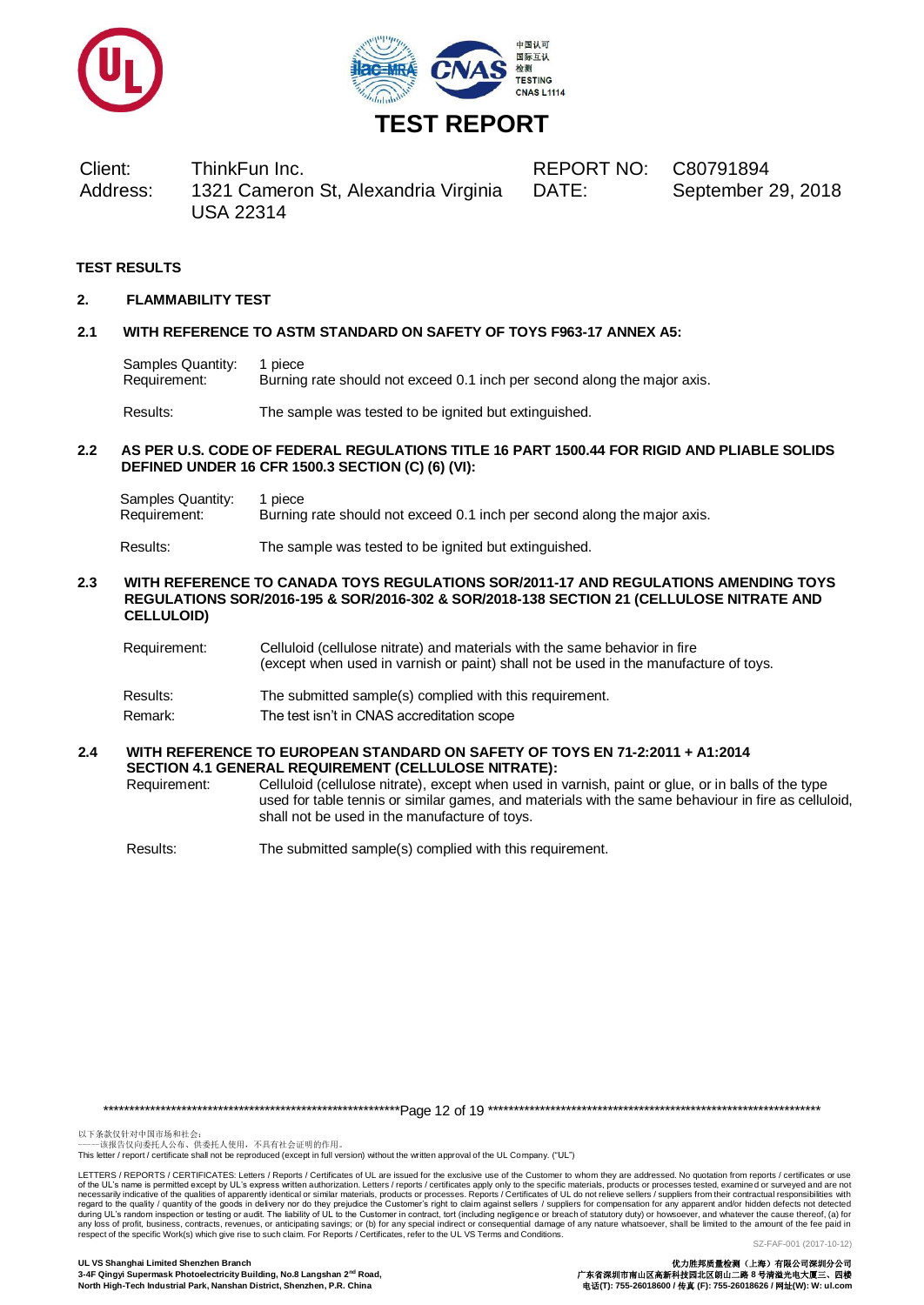



DATE: September 29, 2018

# **TEST RESULTS**

### **3. CHEMICAL TESTS:**

| <b>Tested Sample</b><br>ID | <b>Product Description / Sample Group Desc.</b>                                                                                                                                           |
|----------------------------|-------------------------------------------------------------------------------------------------------------------------------------------------------------------------------------------|
| 001                        | Hypnograph                                                                                                                                                                                |
| 002                        | Multicolor coatings (instructions) (From 001)                                                                                                                                             |
| 003                        | White coating (logo on drawing pen) (From 001)                                                                                                                                            |
| 004                        | Blue ink (drawing pen) (From 001)                                                                                                                                                         |
| 005                        | Black foam with double sides adhesive tape (bottom of base) (From 001)                                                                                                                    |
| 006                        | Grey plastic (base, turntable gear with outer ring, T-arm, gear spindles , gear grandk handle,<br>connectors, pen holder, pen holder connector, gear puller/spindle tightener) (From 001) |
| 007                        | Transparent blue plastic(barrel of drawing pen) (From 001)                                                                                                                                |
| 008                        | Blue plastic (button& clip of drawing pen) (From 001)                                                                                                                                     |
| 009                        | Green plastic (gears) (From 001)                                                                                                                                                          |
| 010                        | Dull blue plastic (gears) (From 001)                                                                                                                                                      |
| 011                        | Red plastic (gears) (From 001)                                                                                                                                                            |
| 012                        | Silvery metal (staple of instructions) (From 001)                                                                                                                                         |
| 013                        | Silvery/light golden metal (ball/tip of drawing pen) (From 001)                                                                                                                           |
| 014                        | Light golden metal (holder of tip of drawing pen) (From 001)                                                                                                                              |
| 015                        | White plastic (inside clip of drawing pen)(inaccessible) (From 001)                                                                                                                       |
| 016                        | Bright white plastic (refill of drawing pen)(inaccessible) (From 001)                                                                                                                     |
| 017                        | Brown paper card with multicolor coatings (box) (From 001)                                                                                                                                |
| 018                        | Transparent plastic adhesive tape (joint of box) (From 001)                                                                                                                               |
| 019                        | Transparent plastic film with black coating (poly bag) (From 001)                                                                                                                         |
| 020                        | White/brown paper card (insert card of box) (From 001)                                                                                                                                    |
| 021                        | Red material (cap of tip of drawing pen) (From 001)                                                                                                                                       |
| 022                        | White paper sheet (paper discs) (From 001)                                                                                                                                                |
| 023                        | White paper sheet with multicolor coatings (instructions) (From 001)                                                                                                                      |

\*\*\*\*\*\*\*\*\*\*\*\*\*\*\*\*\*\*\*\*\*\*\*\*\*\*\*\*\*\*\*\*\*\*\*\*\*\*\*\*\*\*\*\*\*\*\*\*\*\*\*\*\*\*\*\*\*Page 13 of 19 \*\*\*\*\*\*\*\*\*\*\*\*\*\*\*\*\*\*\*\*\*\*\*\*\*\*\*\*\*\*\*\*\*\*\*\*\*\*\*\*\*\*\*\*\*\*\*\*\*\*\*\*\*\*\*\*\*\*\*\*\*\*\*\*

以下条款仅针对中国市场和社会:<br>-----该报告仅向委托人公布、供委托人使用,不具有社会证明的作用。

This letter / report / certificate shall not be reproduced (except in full version) without the written approval of the UL Company. ("UL")

LETTERS / REPORTS / CERTIFICATES: Letters / Reports / Certificates of UL are issued for the exclusive use of the Customer to whom they are addressed. No quotation from reports / certificates or use of the UL's name is permitted except by UL's express written authorization. Letters / reports / certificates apply only to the specific materials, products or processes tested, examined or surveyed and are not respective o

**North High-Tech Industrial Park, Nanshan District, Shenzhen, P.R. China** 电话**(T): 755-26018600 /** 传真 **(F): 755-26018626 /** 网址**(W): W: ul.com**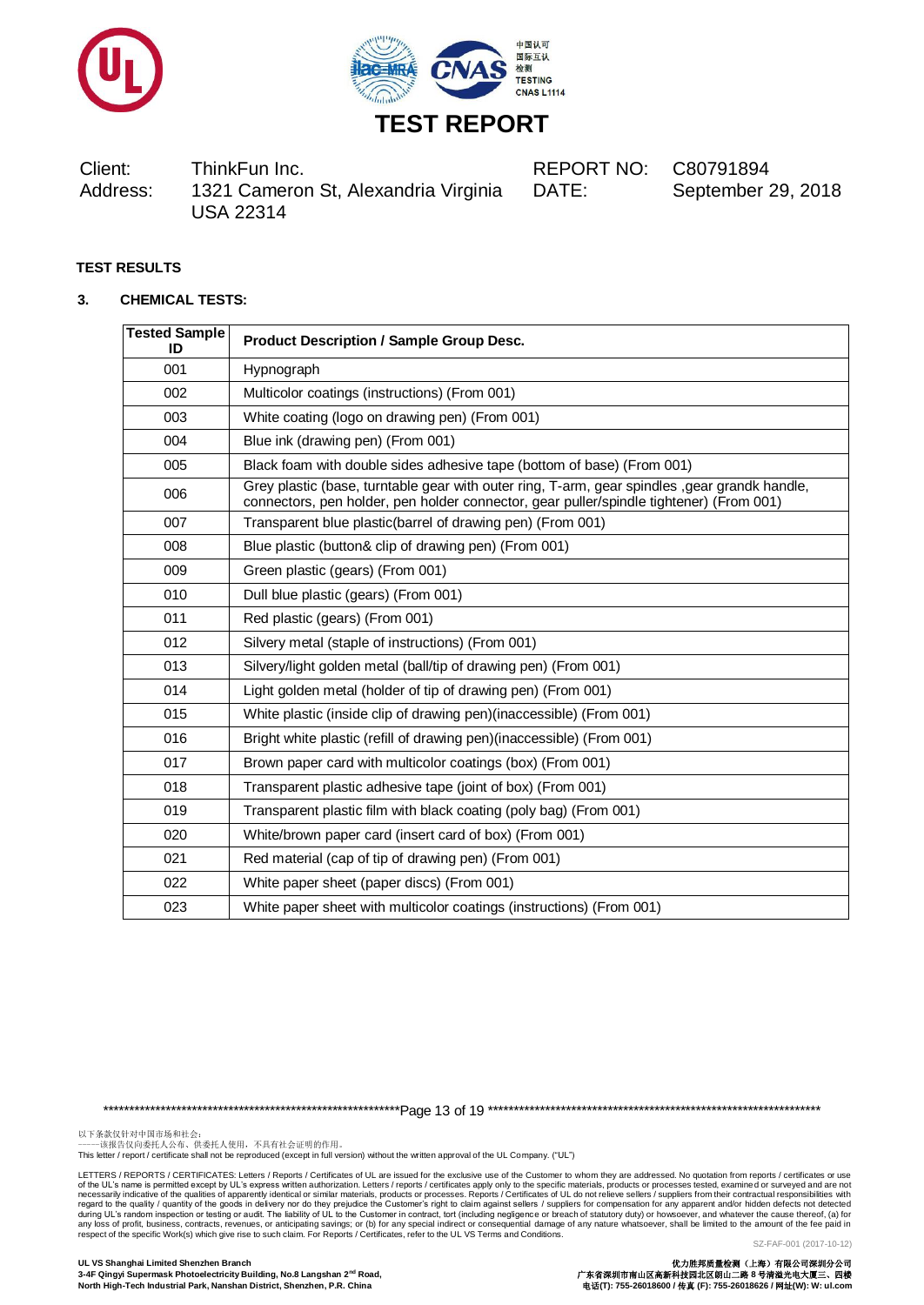



DATE: September 29, 2018

# **TEST RESULTS**

**3.1 Total Lead Content In Paints And Surface Coatings [16 CFR 1303] Test Method: CPSC-CH-E1003-09.1 (Paints and Surface Coatings)**

| <b>Elements</b> | Requirement | Reporting    | Sample, mg/kg |             |  |
|-----------------|-------------|--------------|---------------|-------------|--|
|                 | (Max.)      | <u>Limit</u> | 002           | 003         |  |
| Lead (Pb)       | 600         | 10           | <10           | <10         |  |
| Rating          |             |              | <b>PASS</b>   | <b>PASS</b> |  |

*Remark:*

-All concentrations expressed in milligrams per kilogram of Tested Parts

-"<" means less than

-Method for determination of Lead (Pb) is determined by Inductively Coupled Plasma Spectroscopy. -The test results only apply to the items tested.

# **3.2 Total Heavy Metals In Packaging [94/62/EC]**

# **Test Method : In-house Method**

| <b>Elements</b>     | <b>Requirement</b> | <b>Reporting</b> | Sample, mg/kg |             |             |             |  |
|---------------------|--------------------|------------------|---------------|-------------|-------------|-------------|--|
|                     | (Max.)             | <b>Limit</b>     | 017           | $018 + 019$ | 020         | 021         |  |
| Lead (Pb)           | 100                | 10               | <10           | $<$ 10      | < 10        | < 10        |  |
| Cadmium (Cd)        | 100                | 5                | $5$           | $<$ 5       | $5$         | $5$         |  |
| Chromium VI (Cr VI) | 100                | 10               | $<$ 10        | $<$ 10      | $<$ 10      | < 10        |  |
| Mercury (Hg)        | 100                | 5                | $5$           | $<$ 5       | $5$         | $5$         |  |
| <b>Sum</b>          | 100                | 30               | $30$          | $30$        | $30$        | $30$        |  |
| Rating              |                    |                  | <b>PASS</b>   | <b>PASS</b> | <b>PASS</b> | <b>PASS</b> |  |

*Remark:*

-All concentrations expressed in milligrams per kilogram

-"<" means less than

-Method for determination of Lead (Pb), Cadmium(Cd), Chromium VI (Cr VI) and Mercury(Hg) are determined by Inductively Coupled Plasma Spectroscopy.

-The test results only apply to the items tested.

*The test isn't in CNAS accreditation scope:*

\*\*\*\*\*\*\*\*\*\*\*\*\*\*\*\*\*\*\*\*\*\*\*\*\*\*\*\*\*\*\*\*\*\*\*\*\*\*\*\*\*\*\*\*\*\*\*\*\*\*\*\*\*\*\*\*\*Page 14 of 19 \*\*\*\*\*\*\*\*\*\*\*\*\*\*\*\*\*\*\*\*\*\*\*\*\*\*\*\*\*\*\*\*\*\*\*\*\*\*\*\*\*\*\*\*\*\*\*\*\*\*\*\*\*\*\*\*\*\*\*\*\*\*\*\*

以下条款仅针对中国市场和社会:<br>-----该报告仅向委托人公布、供委托人使用,不具有社会证明的作用。

This letter / report / certificate shall not be reproduced (except in full version) without the written approval of the UL Company. ("UL")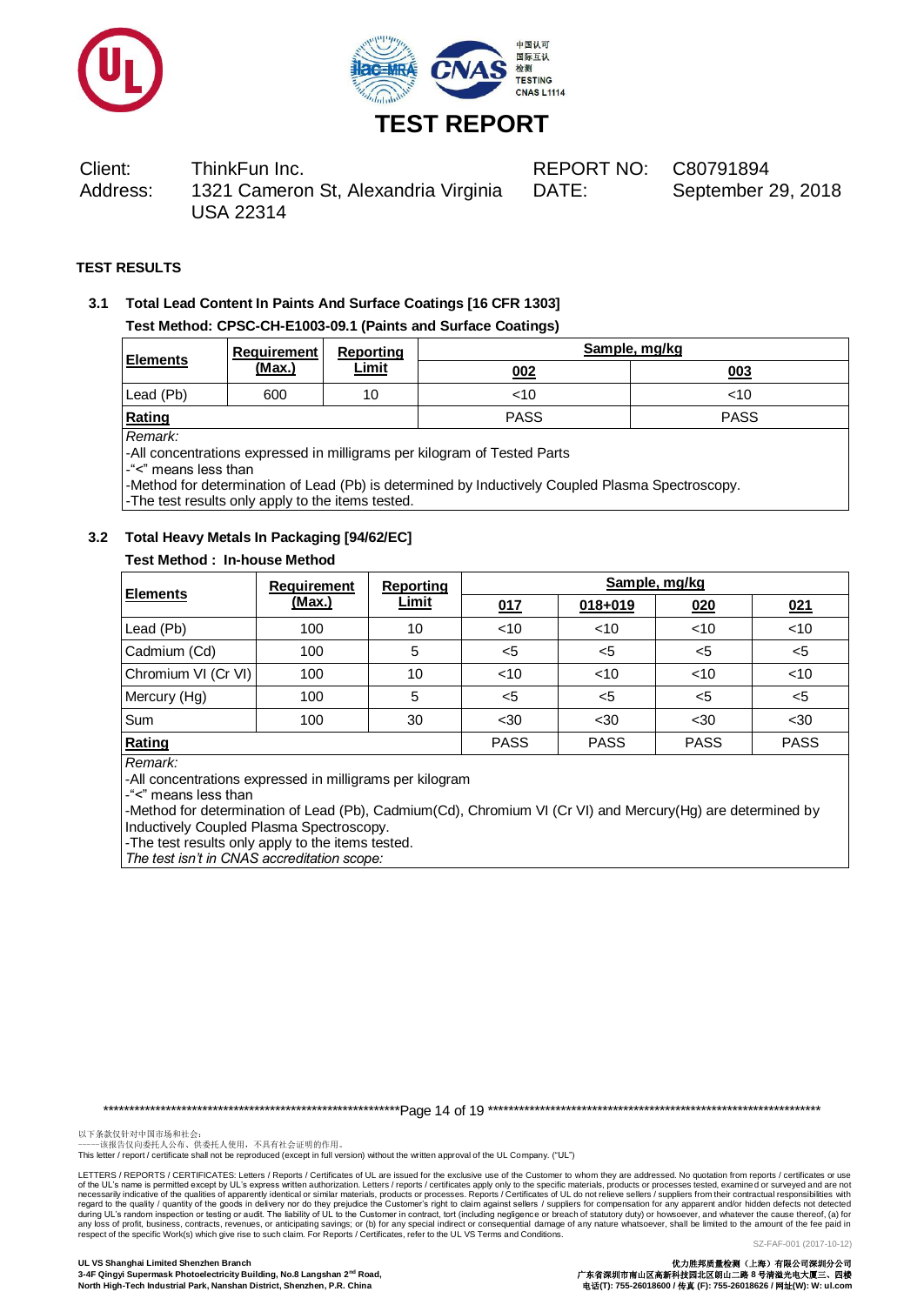



DATE: September 29, 2018

# **TEST RESULTS**

**3.3 Total Lead And Mercury In Surface Coatings [SOR/2016-193 Surface Coating Materials Regulations] Test Method : Health Canada Product Safety Reference Manual, Book 5, Part B, Method C-02.2 & C-07**

| <b>Elements</b> | <b>Requirement</b> | Reporting    | Sample, mg/kg |             |  |
|-----------------|--------------------|--------------|---------------|-------------|--|
|                 | (Max.)             | <b>Limit</b> | 002           | 003         |  |
| Lead (Pb)       | 90                 | 10           | < 10          | < 10        |  |
| Mercury (Hg)    | 10                 | 10           | < 10          | < 10        |  |
| Rating          |                    |              | <b>PASS</b>   | <b>PASS</b> |  |

#### *Remark:*

-All concentrations expressed in milligrams per kilogram

-"<" means less than

-Method for determination of each element present: Lead (Pb) and Mercury (Hg) are determined by Inductively Coupled Plasma Mass Spectrometry.

-The test results only apply to the items tested.

*The test isn't in CNAS accreditation scope:*

# **3.4 Total Cadmium Content In Plastic [Point 23 Of The Annex XVII Of The Regulation (EC) No. 1907/2006 (REACH) With Further Amendment]**

# **Test Method : EN 1122:2001 Method B**

| <b>Elements</b> | <b>Requirement</b> | Reporting    | Sample, mg/kg |             |             |             |  |
|-----------------|--------------------|--------------|---------------|-------------|-------------|-------------|--|
|                 | (Max.)             | <u>Limit</u> | 004           | 005         | 006+007+008 | 009+010+011 |  |
| Cadmium (Cd)    | 100                | 10           | <10           | ~10         | $<$ 10      | <10         |  |
| Rating          |                    |              | <b>PASS</b>   | <b>PASS</b> | <b>PASS</b> | <b>PASS</b> |  |

| <b>Elements</b> | <b>Requirement</b><br><u>(Max.)</u> | Reporting<br><u>Limit</u> | Sample, mg/kg<br>015+016 |
|-----------------|-------------------------------------|---------------------------|--------------------------|
| Cadmium (Cd)    | 100                                 | 10                        | <10                      |
| Rating          |                                     |                           | <b>PASS</b>              |

*Remark:*

-All concentrations expressed in milligrams per kilograms

-"<" means less than

-Method for determination of cadmium (Cd) is determined by Inductively Coupled Plasma Spectroscopy. -The test results only apply to the items tested.

以下条款仅针对中国市场和社会:<br>-----该报告仅向委托人公布、供委托人使用,不具有社会证明的作用。

This letter / report / certificate shall not be reproduced (except in full version) without the written approval of the UL Company. ("UL")

LETTERS / REPORTS / CERTIFICATES: Letters / Reports / Certificates of UL are issued for the exclusive use of the Customer to whom they are addressed. No quotation from reports / certificates or use<br>of the UL's name is perm of the UL's name is permitted except by UL's express written authorization. Letters / reports / certificates apply only to the specific materials, products or processes tested, examine d or surveyed and are not respecifica

\*\*\*\*\*\*\*\*\*\*\*\*\*\*\*\*\*\*\*\*\*\*\*\*\*\*\*\*\*\*\*\*\*\*\*\*\*\*\*\*\*\*\*\*\*\*\*\*\*\*\*\*\*\*\*\*\*Page 15 of 19 \*\*\*\*\*\*\*\*\*\*\*\*\*\*\*\*\*\*\*\*\*\*\*\*\*\*\*\*\*\*\*\*\*\*\*\*\*\*\*\*\*\*\*\*\*\*\*\*\*\*\*\*\*\*\*\*\*\*\*\*\*\*\*\*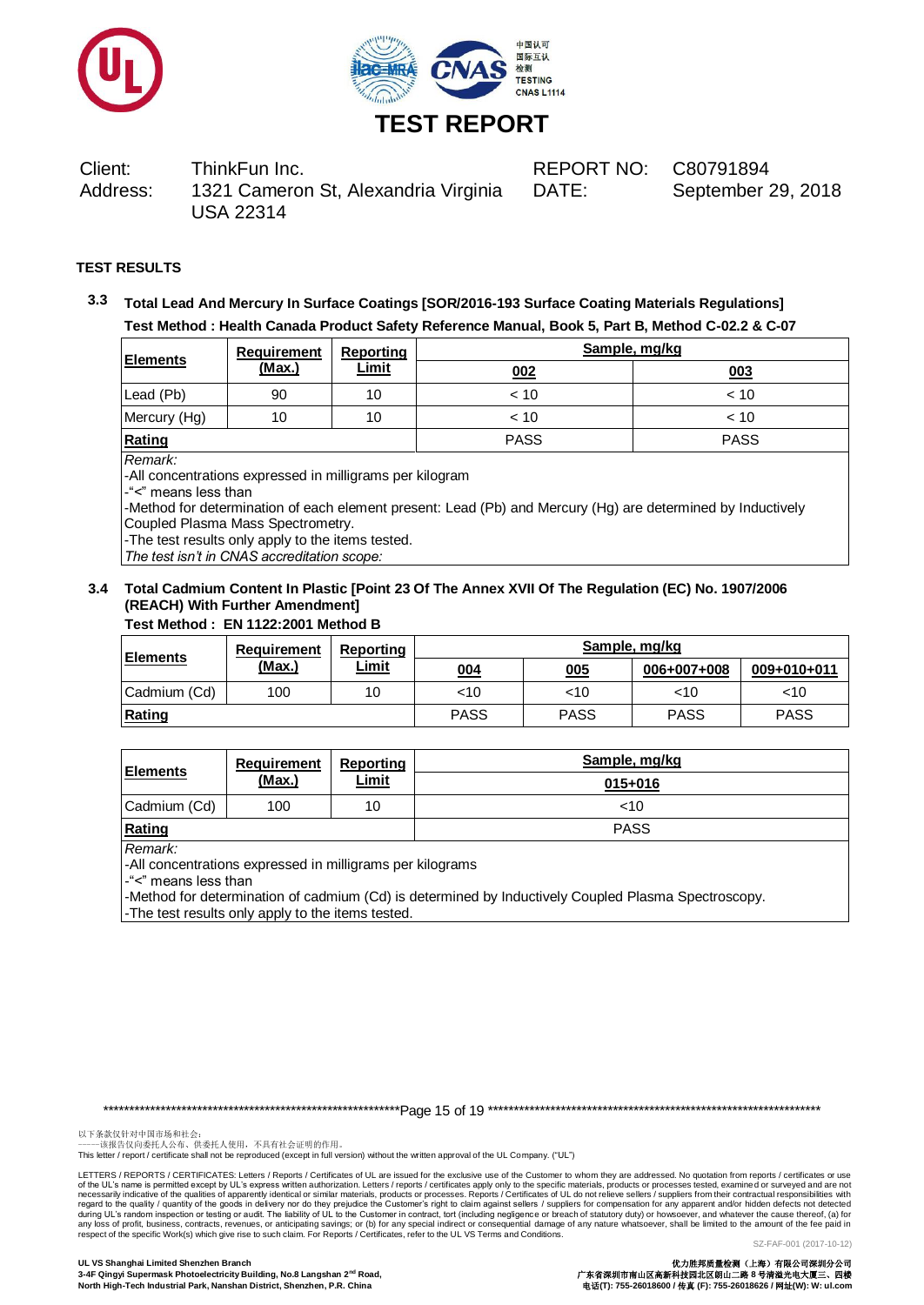



DATE: September 29, 2018

# **TEST RESULTS**

# **3.5 Total Cadmium Content In Surface Coating [Point 23 Of The Annex XVII Of The Regulation (EC) No. 1907/2006 (REACH) With Further Amendment]**

**Test Method : In-house method reference with CPSC-CH-E1003-09.1**

| <b>Elements</b> | Requirement   | <b>Reporting</b> | Sample, mg/kg |             |  |
|-----------------|---------------|------------------|---------------|-------------|--|
|                 | <u>(Max.)</u> | <u>Limit</u>     | 002           | 003         |  |
| Cadmium (Cd)    | 1000          | 10               | <10           | <10         |  |
| Rating          |               |                  | <b>PASS</b>   | <b>PASS</b> |  |

*Remark:*

-All concentrations expressed in milligrams per kilograms

-"<" means less than

-Method for determination of cadmium (Cd) is determined by Inductively Coupled Plasma Spectroscopy.

-The test results only apply to the items tested.

*The test isn't in CNAS accreditation scope:*

#### **3.6 Determination Of Polycyclic Aromatic Hydrocarbon [Point 50 Of The Annex XVII Of The Regulation (EC) No. 1907/2006 (REACH) With Further Amendment] Test Method : AfPS GS 2014:01 PAK**

| Analyte                | CAS No.        | <b>Requirement</b> | Reporting    | Sample, mg/kg |             |             |
|------------------------|----------------|--------------------|--------------|---------------|-------------|-------------|
|                        |                | (Max)              | <b>Limit</b> | 005           | 006+007+008 | 009+010+011 |
| Benzo[a]pyrene         | $50-32-8$      | 0.5                | 0.1          | < 0.1         | < 0.1       | < 0.1       |
| Benzo[e]pyrene         | 192-97-2       | 0.5                | 0.1          | < 0.1         | < 0.1       | < 0.1       |
| Benzo[a]anthracene     | $56 - 55 - 3$  | 0.5                | 0.1          | < 0.1         | < 0.1       | < 0.1       |
| Chrysene               | 218-01-9       | 0.5                | 0.1          | < 0.1         | < 0.1       | < 0.1       |
| Benzo[b]fluoranthene   | 205-99-2       | 0.5                | 0.1          | < 0.1         | < 0.1       | < 0.1       |
| Benzo[j]fluoranthene   | $205 - 82 - 3$ | 0.5                | 0.1          | < 0.1         | < 0.1       | < 0.1       |
| Benzo[k]fluoranthene   | 207-08-9       | 0.5                | 0.1          | < 0.1         | < 0.1       | < 0.1       |
| Dibenzo[a,h]anthracene | 53-70-3        | 0.5                | 0.1          | < 0.1         | < 0.1       | < 0.1       |
| Rating                 |                |                    |              | <b>PASS</b>   | <b>PASS</b> | <b>PASS</b> |

*Remark:*

-All concentrations expressed in milligrams per kilogram

-"<" means less than

-Method for determination of analyte are determined by GC-MSD

-The test results only apply to the items tested.

-Articles shall not be placed on the market for supply to the general public, if any of their rubber or plastic components that come into direct as well as prolonged or short-term repetitive contact with the human skin or the oral cavity, under normal or reasonably foreseeable conditions of use, contain more than 1 mg/kg (0,0001 % by weight of this component) of any of the listed PAHs

-Toys, including activity toys, and childcare articles, shall not be placed on the market, if any of their rubber or plastic components that come into direct as well as prolonged or short-term repetitive contact with the human skin or the oral cavity, under normal or reasonably foreseeable conditions of use, contain more than 0,5 mg/kg (0,00005 % by weight of this component) of any of the listed PAHs.

\*\*\*\*\*\*\*\*\*\*\*\*\*\*\*\*\*\*\*\*\*\*\*\*\*\*\*\*\*\*\*\*\*\*\*\*\*\*\*\*\*\*\*\*\*\*\*\*\*\*\*\*\*\*\*\*\*Page 16 of 19 \*\*\*\*\*\*\*\*\*\*\*\*\*\*\*\*\*\*\*\*\*\*\*\*\*\*\*\*\*\*\*\*\*\*\*\*\*\*\*\*\*\*\*\*\*\*\*\*\*\*\*\*\*\*\*\*\*\*\*\*\*\*\*\*

以下条款仅针对中国市场和社会:<br>-----该报告仅向委托人公布、供委托人使用,不具有社会证明的作用。

This letter / report / certificate shall not be reproduced (except in full version) without the written approval of the UL Company. ("UL")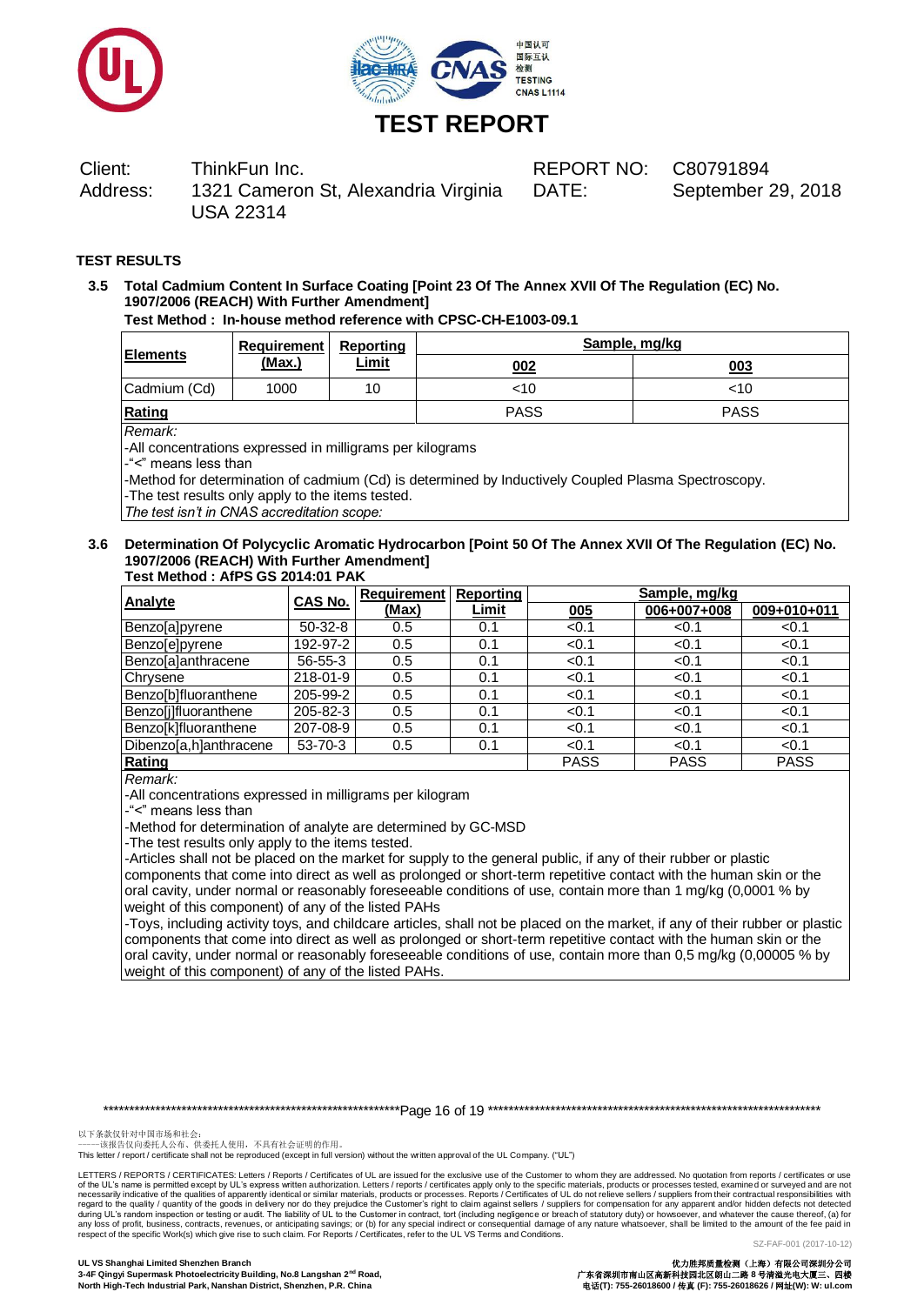



DATE: September 29, 2018

# **TEST RESULTS**

**3.7 Determination Of Pentachlorophenol [German Ordinance on Prohibition of Chemical (ChemVerbotsV) Attachment 15]**

# **Test Method : EN ISO 17070:2015**

|                | Requirement | Reporting    | Sample, mg/kg |             |  |
|----------------|-------------|--------------|---------------|-------------|--|
| <b>Analyte</b> | (Max.)      | <b>Limit</b> | 022           | 023         |  |
| <b>PCP</b>     |             |              | < 1.0         | < 1.0       |  |
| Rating         |             |              | <b>PASS</b>   | <b>PASS</b> |  |
| Remark:        |             |              |               |             |  |

-All concentrations expressed in milligrams per kilogram of Tested Parts

-"<" means less than; PCP denotes as pentachlorophenol (87-86-5)

-Method for determination of PCP is determined by GC-MSD

-The test results only apply to the items tested.

*The test isn't in CNAS accreditation scope:*

# **3.8 Determination Of Pentachlorophenol [Point 22 Of The Annex XVII Of The Regulation (EC) No. 1907/2006 (REACH) With Further Amendment]**

|                                                                                                                                                            | Requirement | Reporting    | Sample, mg/kg |             |  |  |
|------------------------------------------------------------------------------------------------------------------------------------------------------------|-------------|--------------|---------------|-------------|--|--|
| Analyte                                                                                                                                                    | (Max.)      | <b>Limit</b> | 022           | 023         |  |  |
| <b>PCP</b>                                                                                                                                                 | 1000        |              | < 1.0         | < 1.0       |  |  |
| Rating                                                                                                                                                     |             |              | <b>PASS</b>   | <b>PASS</b> |  |  |
| Remark:<br>-All concentrations expressed in milligrams per kilogram of Tested Parts<br>$-$ "<" means less than; PCP denotes as pentachlorophenol (87-86-5) |             |              |               |             |  |  |

-Method for determination of PCP is determined by GC-MSD -The test results only apply to the items tested.

*The test isn't in CNAS accreditation scope:*

\*\*\*\*\*\*\*\*\*\*\*\*\*\*\*\*\*\*\*\*\*\*\*\*\*\*\*\*\*\*\*\*\*\*\*\*\*\*\*\*\*\*\*\*\*\*\*\*\*\*\*\*\*\*\*\*\*Page 17 of 19 \*\*\*\*\*\*\*\*\*\*\*\*\*\*\*\*\*\*\*\*\*\*\*\*\*\*\*\*\*\*\*\*\*\*\*\*\*\*\*\*\*\*\*\*\*\*\*\*\*\*\*\*\*\*\*\*\*\*\*\*\*\*\*\*

以下条款仅针对中国市场和社会:<br>-----该报告仅向委托人公布、供委托人使用,不具有社会证明的作用。

This letter / report / certificate shall not be reproduced (except in full version) without the written approval of the UL Company. ("UL")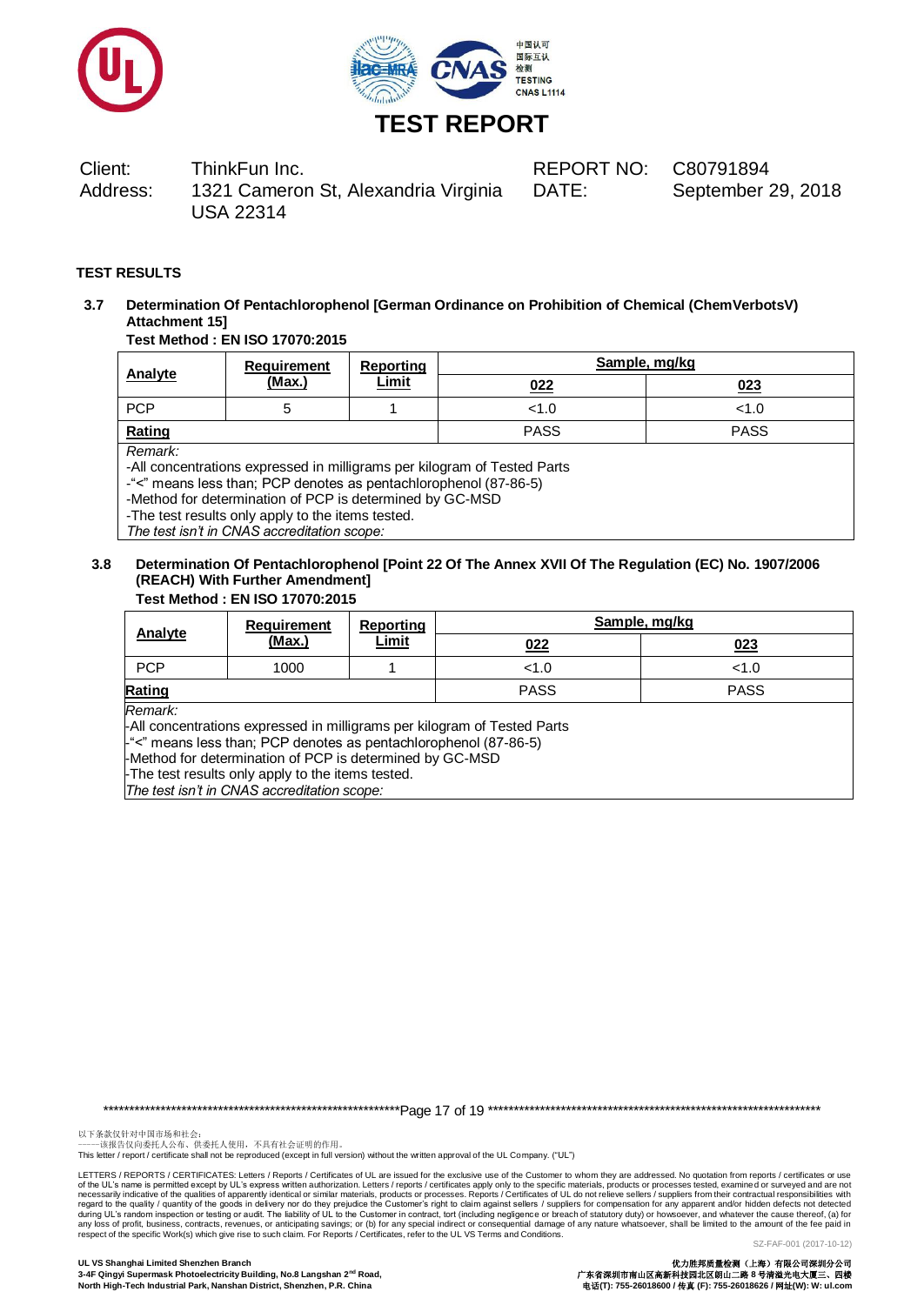



DATE: September 29, 2018

# **TEST RESULTS**

# **3.9 Total Heavy Metals In Packaging [NERC Heavy Metals in Packaging Wastes] Test Method: In-house Method**

| Elements               | <b>Requirement</b><br>(Max.) | <b>Reporting</b><br><u>Limit</u> | Sample, mg/kg |             |             |             |
|------------------------|------------------------------|----------------------------------|---------------|-------------|-------------|-------------|
|                        |                              |                                  | 017           | $018 + 019$ | 020         | 021         |
| Lead (Pb)              | 100                          | 10                               | <10           | < 10        | $<$ 10      | < 10        |
| Cadmium (Cd)           | 100                          | 5                                | $5$           | $5$         | $5$         | $5$         |
| Chromium VI (Cr VI)    | 100                          | 10                               | $<$ 10        | $<$ 10      | $<$ 10      | < 10        |
| Mercury (Hg)           | 100                          | 5                                | $5$           | $<$ 5       | $5$         | $5$         |
| Sum                    | 100                          | 30                               | $30$          | $30$        | $30$        | $30$        |
| Rating<br>$\mathbf{r}$ |                              |                                  | <b>PASS</b>   | <b>PASS</b> | <b>PASS</b> | <b>PASS</b> |

*Remark:*

-All concentrations expressed in milligrams per kilogram

-"<" means less than

-Method for determination of Lead (Pb), Cadmium(Cd), Chromium VI (Cr VI) and Mercury(Hg) are determined by Inductively Coupled Plasma Spectroscopy.

-The test results only apply to the items tested.

*The test isn't in CNAS accreditation scope:*

\*\*\*\*\*\*\*\*\*\*\*\*\*\*\*\*\*\*\*\*\*\*\*\*\*\*\*\*\*\*\*\*\*\*\*\*\*\*\*\*\*\*\*\*\*\*\*\*\*\*\*\*\*\*\*\*\*Page 18 of 19 \*\*\*\*\*\*\*\*\*\*\*\*\*\*\*\*\*\*\*\*\*\*\*\*\*\*\*\*\*\*\*\*\*\*\*\*\*\*\*\*\*\*\*\*\*\*\*\*\*\*\*\*\*\*\*\*\*\*\*\*\*\*\*\*

以下条款仅针对中国市场和社会:<br>-----该报告仅向委托人公布、供委托人使用,不具有社会证明的作用。

This letter / report / certificate shall not be reproduced (except in full version) without the written approval of the UL Company. ("UL")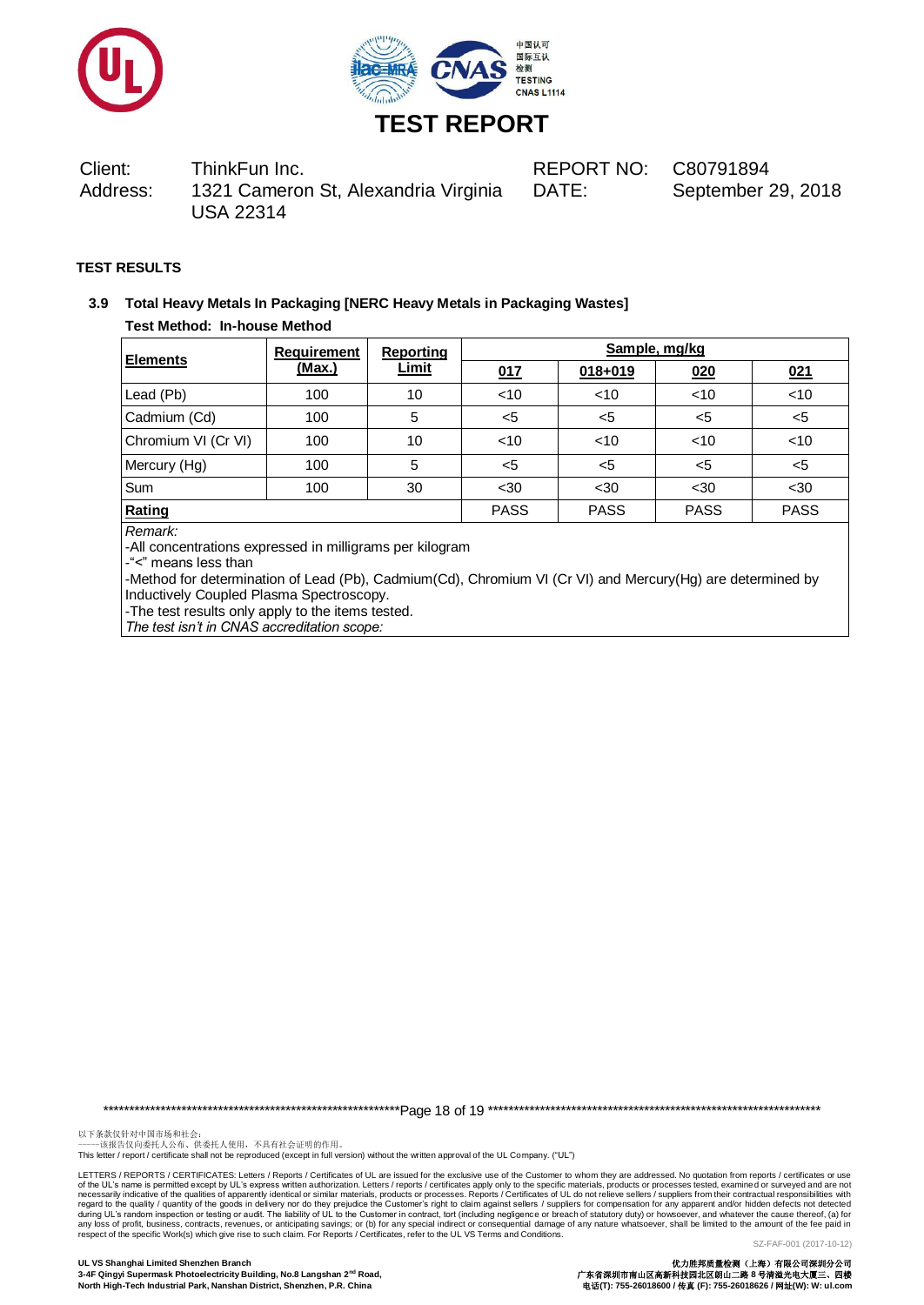



DATE: September 29, 2018

**Product Photo:**



\*\*\*\*\*\*\*\*\*\* THE END \*\*\*\*\*\*\*\*\*

\*\*\*\*\*\*\*\*\*\*\*\*\*\*\*\*\*\*\*\*\*\*\*\*\*\*\*\*\*\*\*\*\*\*\*\*\*\*\*\*\*\*\*\*\*\*\*\*\*\*\*\*\*\*\*\*\*Page 19 of 19 \*\*\*\*\*\*\*\*\*\*\*\*\*\*\*\*\*\*\*\*\*\*\*\*\*\*\*\*\*\*\*\*\*\*\*\*\*\*\*\*\*\*\*\*\*\*\*\*\*\*\*\*\*\*\*\*\*\*\*\*\*\*\*\*

以下条款仅针对中国市场和社会:<br>-----该报告仅向委托人公布、供委托人使用,不具有社会证明的作用。

This letter / report / certificate shall not be reproduced (except in full version) without the written approval of the UL Company. ("UL")